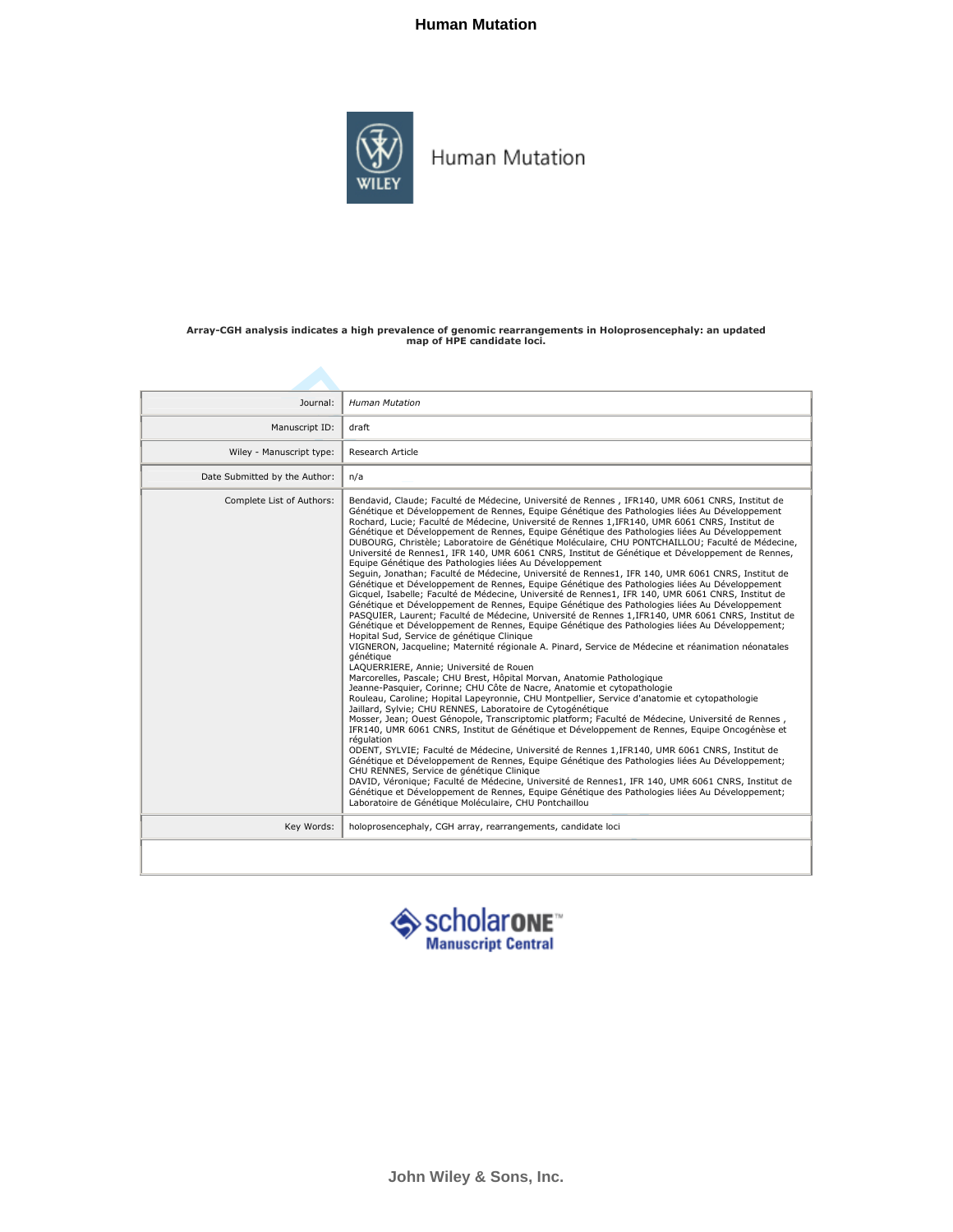$\mathbf{1}$ 

# **Array-CGH analysis indicates a high prevalence of genomic rearrangements in Holoprosencephaly: an updated map of HPE candidate loci.**

# **Acknowledgments**

This work was funded by PHRC interrégional 2004, GIS maladies rares (GISMR0701), FMO (Fédération des Maladies Orphelines).

We particularly thank the SOFFOET for providing several Fetus cases with complete anatomical description of cerebral defects, all clinicians who referred HPE cases and all families for giving their consent to this study.

**For Periodicing**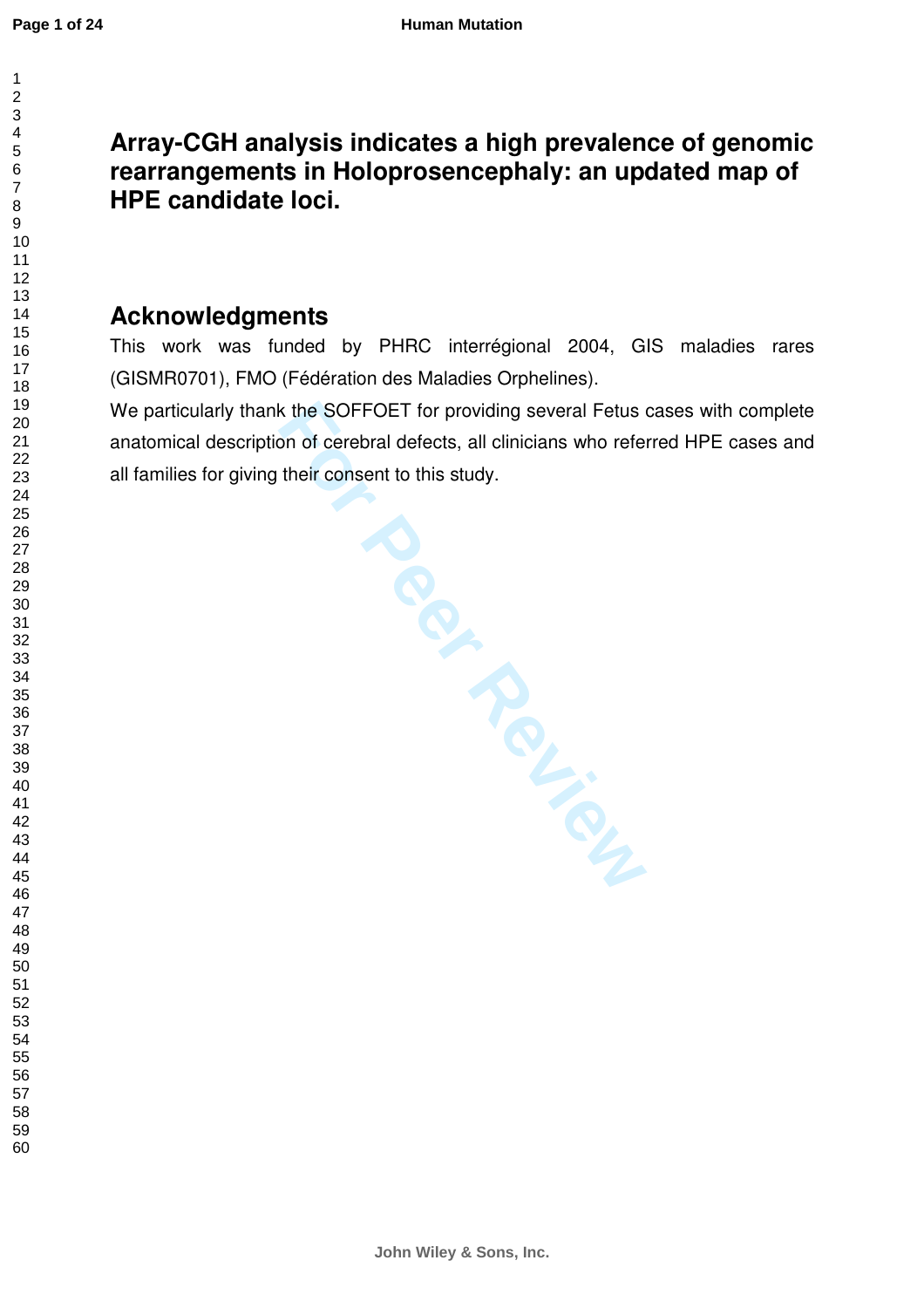### **ABSTRACT**

Holoprosencephaly (HPE) is the most frequent congenital malformation of the brain. Aetiology includes karyotype anomalies, environmental factors and genic forms that can be syndromic or isolated. Non-random structural chromosomal anomalies previously compiled from chromosomal HPE predicted at least 12 different HPE loci. To date, eight HPE genes have been identified from recurrent chromosomal rearrangements or from the sequencing of genes from Nodal and SHH pathways .

Our cohort of isolated HPE presents a high genetic heterogeneity. Point mutations were found in SHH, ZIC2, SIX3 and TGIF genes in about 20% of cases (with 10% in SHH). Submicroscopic deletions in these same genes were found in 7.5% and 4.4% presented with other subtelomeric gain or losses. Consequently molecular basis of HPE remains unknown in 70% of our cohort.

EVOE, ONO and Your genes in about 20% of<br>bic deletions in these same genes were found<br>in a match of the same genes were found<br>when in 70% of our cohort.<br>hew HPE candidate genes, we used array<br>based HPE loci map. We analyse In order to detect new HPE candidate genes, we used array-CGH to refine the previous karyotype based HPE loci map. We analysed 111 HPE patients with high performance Agilent arrays made of 44K or 244K oligonucleotidic probes and found that 28 presented with submicroscopic anomalies involving known or new potential HPE loci located on different chromosomes but with poor redundancy. We observed 14 isolated deletions, 9 isolated duplications and 5 associated genomic losses and gains. Compiling these new data with frequencies of deletions in known HPE genes and of subtelomeric anomalies, we give evidence that microrearrangements could be a major molecular mechanism in HPE. Additionally, this study opens new insights on HPE candidate genes identification giving an updated HPE candidate loci map.

 $\mathbf{1}$  $\overline{2}$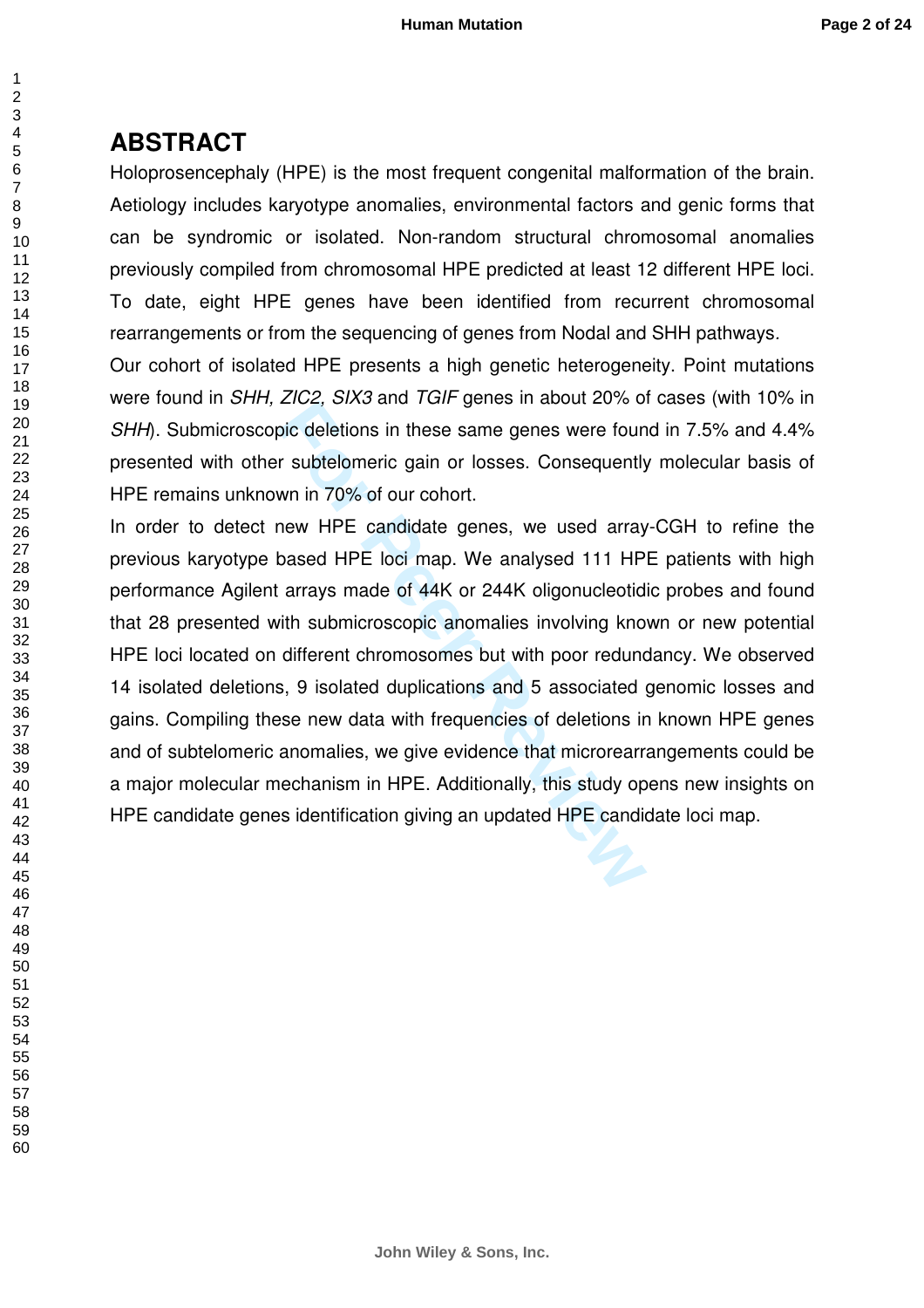# **INTRODUCTION**

counselling in HPE families is very complex<br>ity, the genetic heterogeneity, and a high redic cases. Chronologically, non-random struct<br>of these 12 loci, eight genes have been reall<br>in isolated HPE: Sonic hedgehog (SHH; 7q<sup></sup> Holoprosencephaly (HPE; MIM 236100) is the most common forebrain developmental anomaly in humans, resulting from a complete or partial failure of cleavage of the forebrain during development. The clinical spectrum ranges from alobar HPE (absent interhemispheric fissure) to semilobar (posterior midline separation) and lobar HPE (continuity only across the frontal cortex) generally associated with facial anomalies. HPE is a severe pathology, associated with mental retardation in all affected live newborns, with poor or symptomatic treatment (Cohen, 2006). The genetic counselling in HPE families is very complex due to the extreme phenotypical variability, the genetic heterogeneity, and a high recurrence risk (13%) in apparently sporadic cases. Chronologically, non-random structural chromosomal anomalies previously compiled from chromosomal HPE predicted at least 12 different HPE loci, and out of these 12 loci, eight genes have been really implicated in HPE with mutations found in isolated HPE: Sonic hedgehog (SHH; 7q36; HPE3)(Belloni, et al., 1996; Roessler, et al., 1996)], ZIC2 (13q32; HPE5)(Brown, et al., 1998), SIX3 (2p21; HPE2)(Wallis and Muenke, 1999), TGIF (18p11.3; HPE4)(Gripp, et al., 2000), PATCHED1 (9q22)(Ming and Muenke, 2002), TDGF1 (3p21.31)(de la Cruz, et al., 2002), FAST1 (8q34) (Ouspenskaia, et al., 2002) and GLI2 (2q24)(Roessler and Muenke, 2003). In total, these actors play a role either in the SHH pathway, or in the Nodal/Transforming Growth Factor beta (TGF β) pathway, or as transcription factors.

Point mutations in the four major genes, SHH, ZIC2, SIX3 and TGIF, were identified in 20% of our HPE patients. Among these genes, SHH appears to be the major one accounting for 50% of the identified mutations (Dubourg, et al., 2004).

Animal studies and rare human cases showed that double heterozygous mutations could be involved in HPE phenotype, introducing the multi-hit hypothesis in this developmental disorder (Ming and Muenke, 2002). This hypothesis helped in the understanding of the variable penetrance of familial mutations in the disease and led us to systematically screen the four genes, even if one mutation was initially found in the first sequenced gene. Additional work is focusing on environmental factors including low cholesterol levels (Edison, et al., 2007).

Since 2003, we also screened these genes for microrearrangements and proved for the first time the implication of gene deletions in 7.5% in holoprosencephaly (3.2% in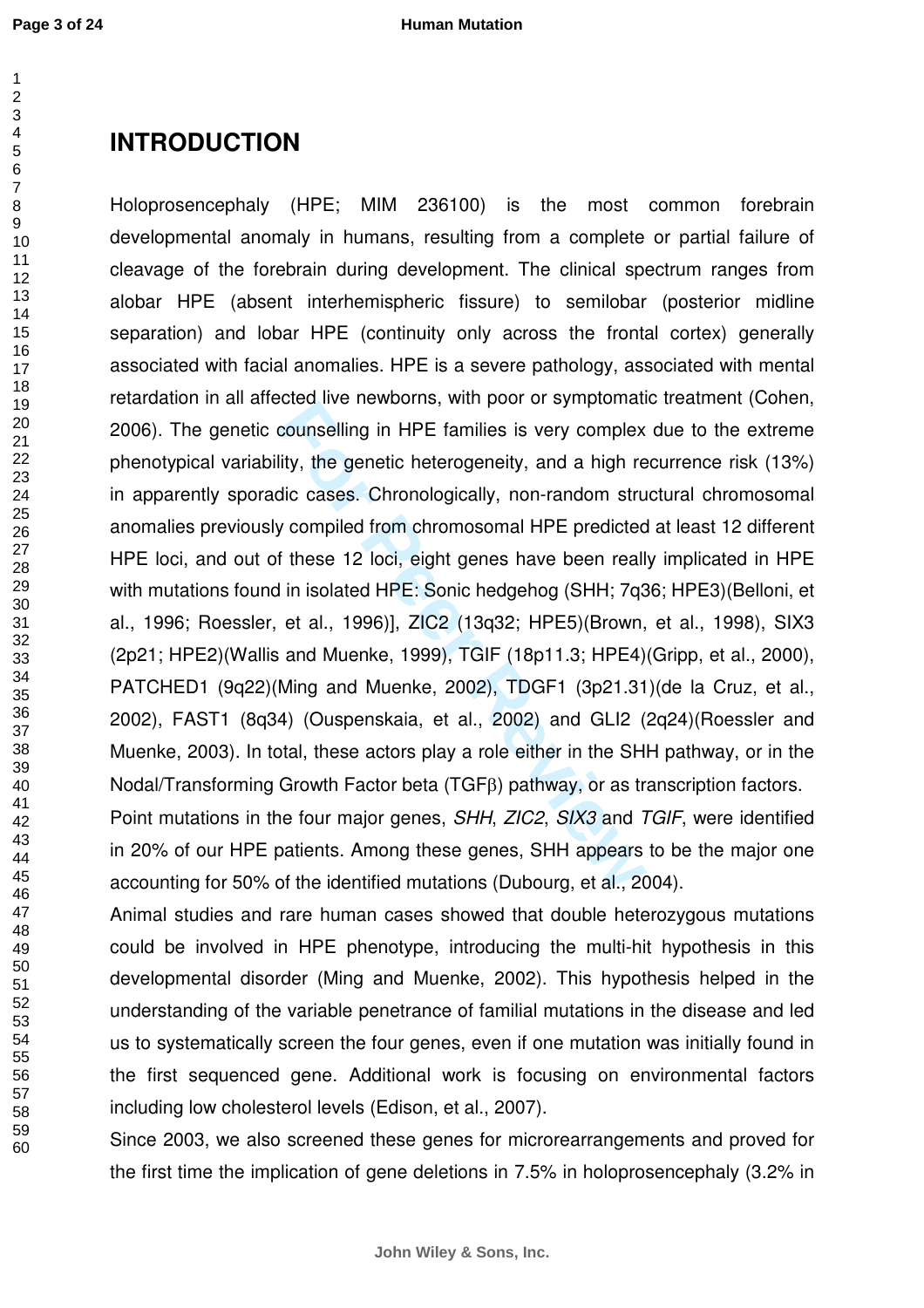SHH, 2% in ZIC2, 1.6% in SIX3 and 0.65% in TGIF) (Bendavid, et al., 2006a; Bendavid, et al., 2006b). When comparing the combined mutation and deletion results observed in the foetus cohort and in the live-born children, the total proportions of gene anomalies are close (28% and 24% respectively), but the rate of point mutations is much higher in live born children than in foetuses (23% versus 14%) whereas submicroscopic deletions, which represent gross alterations, occur more frequently in foetuses (10% versus 5%) who generally have a more severe phenotype.

Because of the HPE clinical and genetic heterogeneity, and the lack of informative families, a classical positional cloning strategy based on genome wide scan is not possible. Consequently, we were led to develop a strategy based on molecular biology and cytogenetics to identify candidate regions and thus candidate genes. This approach will complete the initial karyotype based study of recurrent chromosomal abnormalities which led to the identification of the first HPE genes (Belloni, et al., 1996) and HPE loci map (Roessler and Muenke, 1998).

positional cloning strategy based on genom<br>
Intly, we were led to develop a strategy b<br>
Interior of the initial karyotype based<br>
malities which led to the identification of t<br>
and HPE loci map (Roessler and Muenke, 1<br>
micr After screening of microdeletions or mutations in known HPE genes with QMPSF/MLPA or DHPLC plus sequencing respectively, we searched for submicroscopic rearrangements in subtelomeric chromosomal regions using the Multiplex Ligation Probe Amplification (MLPA) method (Hogervorst, et al., 2003). Indeed, subtelomeric aberrations were detected in 4,4% of our HPE patients with no known anomaly, showing either a single anomaly or an association between a deletion and a gain, these rearrangements were very heterogeneous, encompassing 10 different subtelomeric regions. Some targeted regions known to be implicated in HPE (7q encompassing the SHH gene, 18p encompassing the TGIF gene, 21q including a candidate gene, LSS (Lanosterol Synthase)), but also new regions (1p, 5q, 7p, 8p, 9q, 17q, 18q and 22q) were identified. Several samples, mainly foetal ones, consisted of an association between a duplication and a deletion in two chromosomal subtelomeres like (dup7pter; del7qter) or (dup20pter; del21qter). Moreover, rearrangements presented by foetuses generally implied known HPE loci, while those observed in live children encompassed regions not previously described (Bendavid, et al., 2007). But, even if we compile these large deletions, point mutations and deletions in the known genes, the combined rate of patients with identified molecular basis only reaches 30%, so more than 70% of the cases remain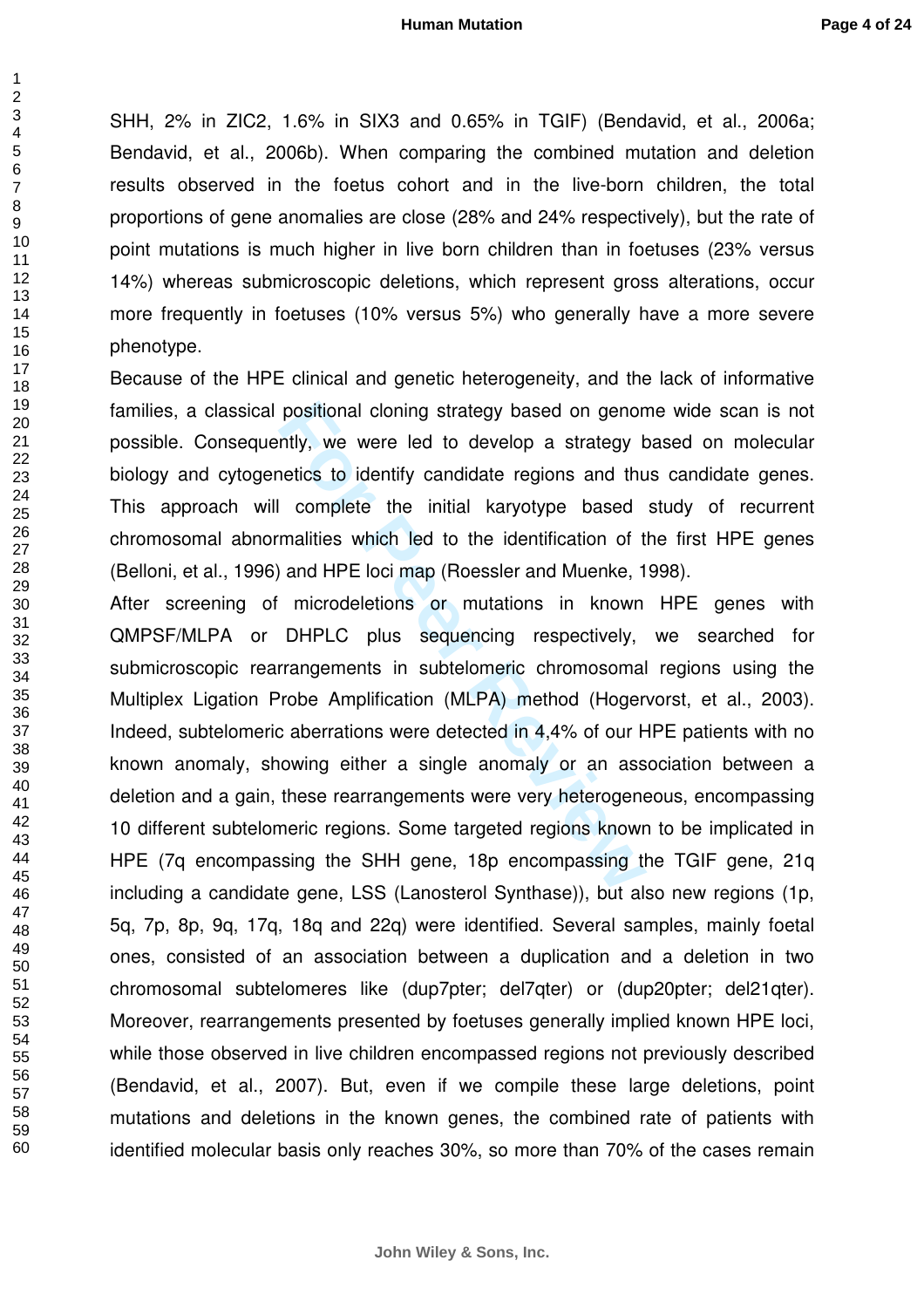$\overline{1}$ 

#### **Human Mutation**

unexplained, suggesting the involvement of many other genes in HPE (Dubourg, et al., 2007) and/or non genetic factors.

The previous data showed the growing importance of microrearrangements in a complex genetic disease where mutations in the different genes have a variable penetrance and may need a second genetic event to give the disease. In order to identify new candidate loci and thus novel candidate genes, we decided to perform a genome wide screening for submicroscopic anomalies on isolated HPE patients, using Agilent array-CGH technology. We first tested the technique on 10 patients with known alterations in SHH, TGIF, ZIC2, SIX3 or subtelomeres in order to better define the size of the rearrangement and the breakpoints. Then 111 samples (64 fetuses and 47 live-born children), with no known karyotypes alterations, were hybridized. We chose these patients with no regard to their mutational status for the main HPE genes, resulting in that 18% of this group were carrying a mutation.

For Properties and the breakpoints. Then 111 step, with no known karyotypes alterations, with no regard to their mutational status that 18% of this group were carrying a mutational status that 18% of this group were carryi Confirming the growing importance of micro rearrangements, this study showed up an impressive rate of 28 patients among 111 with submicroscopic chromosomal anomalies. These defects involved known or new potential HPE loci located on different chromosomes but with poor redundancy. Added to the previous microdeletion findings in known HPE genes and subtelomeres, our data showed that microrearrangements could be the major molecular mechanism in HPE and strongly reinforce the multigenic origin in this developmental disorder.

## **MATERIAL AND METHODS**

### **Patients and controls**

The cohort consisted in 9 patients presenting with a known deletion already detected by qPCR or QMPSF in HPE genes (SHH, TGIF, ZIC2 and SIX3) or telomeric rearrangements shown by MLPA experiments and 111 HPE patients (64 fetuses and 47 live-born children) with normal karyotype. Out of this whole cohort, all foetuses had severe HPE (central nervous system (CNS) findings consistent with HPE) whereas 15 live-borns had severe HPE and 32 had a spectrum of HPE microsigns (midline defect without cerebral malformation, including facial clefting, single central maxillary incisor, hypotelorism).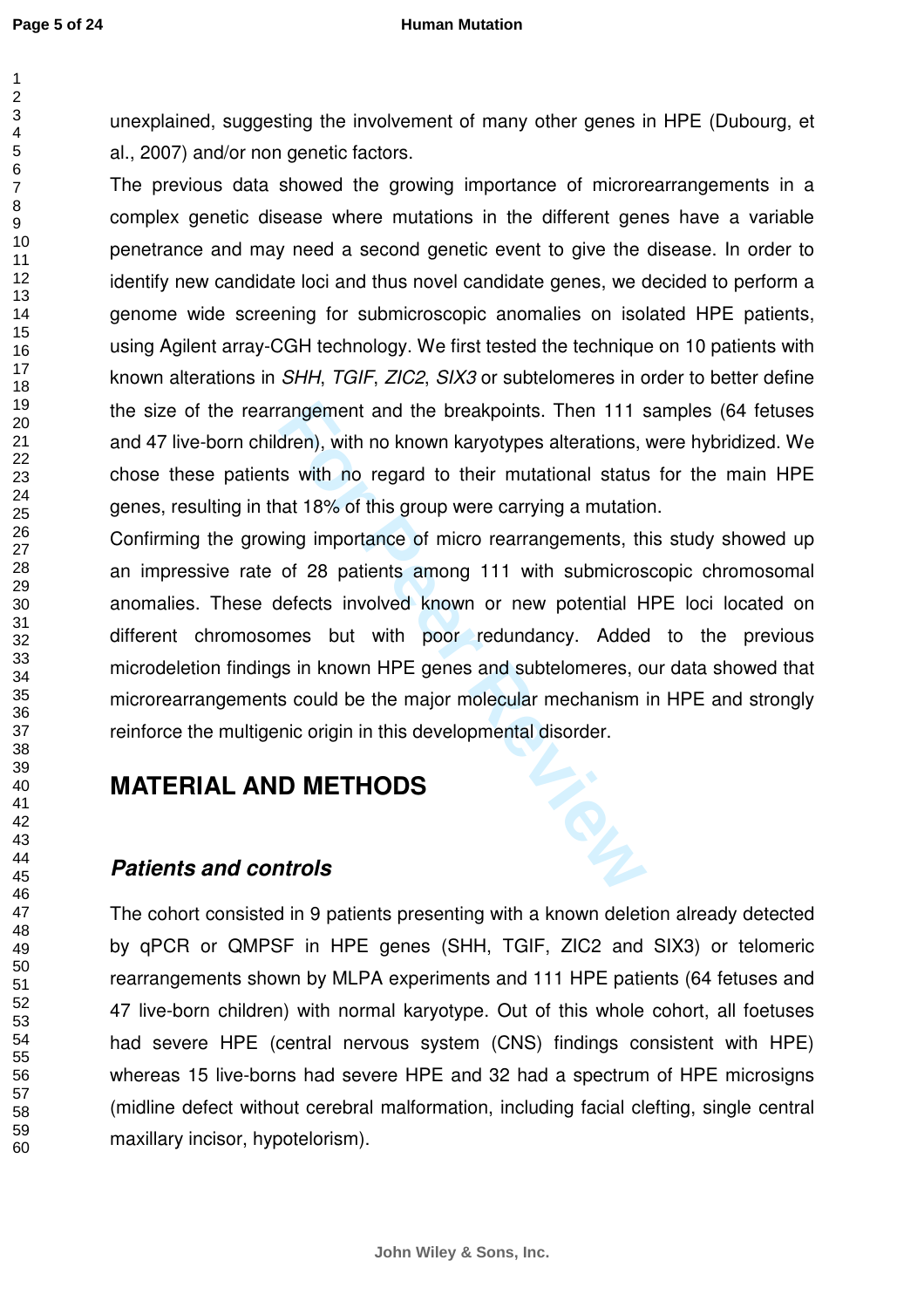Twenty patients with already known point mutations in the four HPE genes were also included, 20 of them with an inherited mutation and a severe phenotype whereas the transmitting parent had a microform.

For only 21 cases with positive CGH result, we had both maternal and paternal DNA that could be investigated by array-CGH, MLPA or quantitative PCR to confirm de novo alterations.

In order to simplify the interpretation of the results and better characterize CNVs, we used genomic DNA from one well-characterized normal male 46,XY and 1 wellcharacterized normal female 46,XX as control. These two controls were regular blood donors that gave consent (to Etablissement Français du Sang) to use anonymously their DNA for diagnosis or research purposes.

This study was approved by the Institutional Review Board, and parents of all participants gave their informed consent.

### **Comparative Genomic Hybridization study**

I female 46,XX as control. These two control:<br>
nsent (to Etablissement Français du Sang)<br>
sis or research purposes.<br>
proved by the Institutional Review Board,<br>
ir informed consent.<br> **nomic Hybridization study**<br>
children, g Briefly, for live-born children, genomic DNA was extracted from peripheral whole blood by the Flexigene DNA kit from QIAGEN. For foetuses, DNA was extracted from tissues or cultured amniotic cells, using the QIAamp DNA minikit from QIAGEN. DNA concentration was determined using a NanoDrop Spectrophotometer (NanoDrop Technologies, Inc., Wilmington, DE).

Array-CGH analysis can be hampered by the large DNA input requirement: a minimum of 0.5 µg per sample are needed to process one array-CGH. Most of our samples were extracted from foetuses, and only a small amount of DNA is often available. So, when necessary, DNA samples were amplified using a whole genome amplification method. In this case, control DNA was also amplified in order not to cohybridize a native DNA from a control with an amplified DNA from a patient.

DNA amplification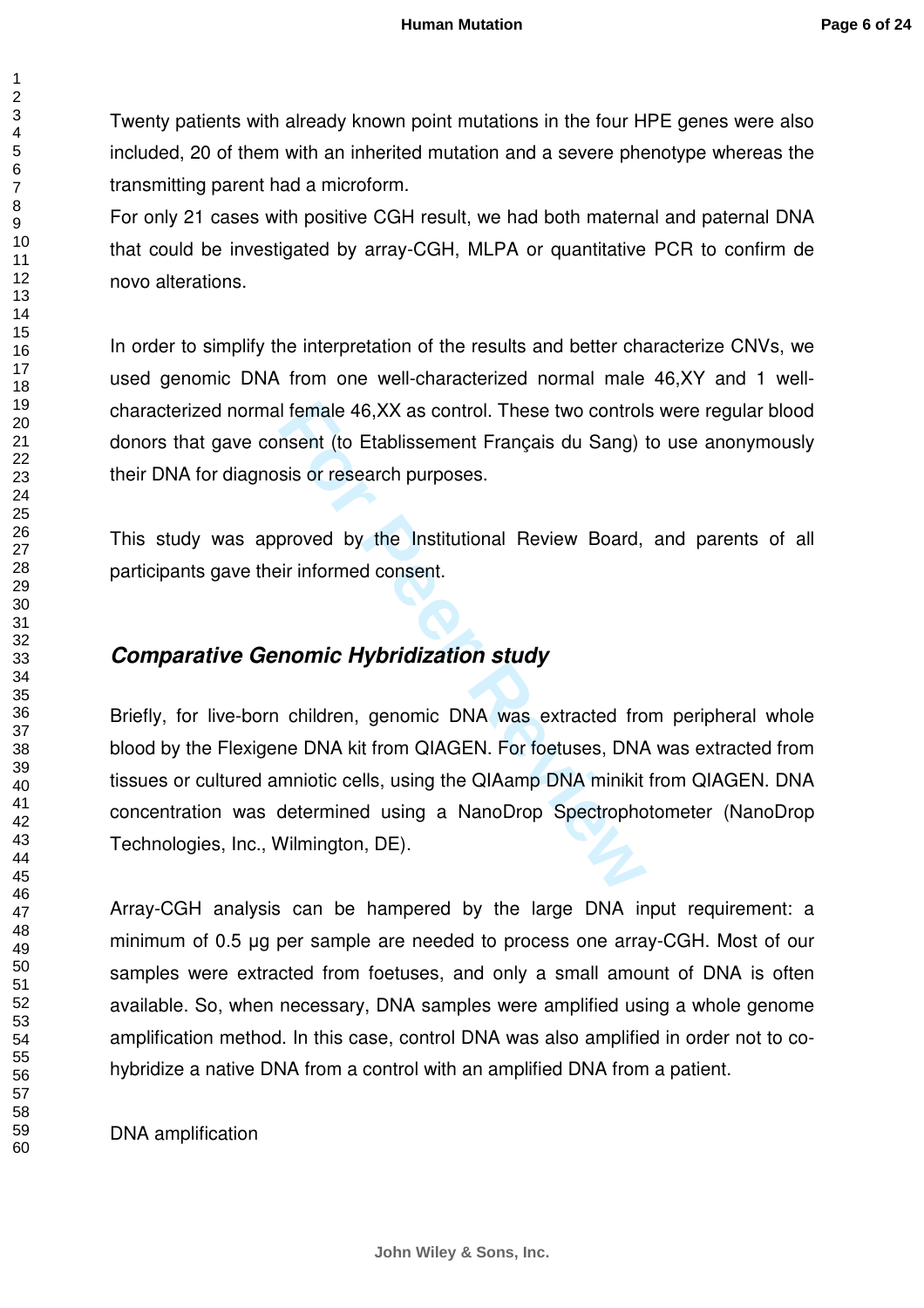123456789

 $\mathbf{1}$  $\overline{2}$  $\overline{3}$  $\overline{4}$ 5 6  $\overline{7}$ 8 9

#### **Human Mutation**

DNA samples were amplified using the GenomePlex WGA kit (Sigma product code WGA2) according to the protocol provided by Sigma. The amount of DNA input into WGA reactions was 50 ng.

#### Array-CGH

Array-CGH was performed using the Agilent Human Genome Microarray Kit 44A and 244A (Agilent Technologies, Santa Clara, CA, USA). These are high resolution 60 mer oligonucleotide based microarrays containing 44,000 or 244,000 60-mers probes respectively, spanning coding and non-coding genomic sequences with median spacing of 24 kb and 7.4 kb respectively.

When using native DNA, both patient and a sex-matched control's DNAs were separately digested with both AluI and RsaI (Promega, Madison, WI, USA) for 2 h at 37C°. Quality of digestion was controlled on a 1% agarose gel.

When patient and control DNA were amplified digestion was not necessary as the WGA method already generates small fragments, and DNA was directly labelled after purification.

#### Labelling

For Propertively.<br>
The Promega, Madison,<br>
with both Alul and Rsal (Promega, Madison,<br>
stion was controlled on a 1% agarose gel.<br>
ontrol DNA were amplified digestion was no<br>
y generates small fragments, and DNA was of<br>
y ge DNA concentration was re-controlled using Qubit quantification method (Invitrogen, Carlsbad, CA, USA) in order to use the same DNA input for the patient and the control labelling. According to the protocol provided by Agilent (Protocol v4.0, June 2006), the native digested or WGA2 amplified DNA were labelled by random priming using the Agilent "Genomic DNA Labelling Kit Plus". Patient DNA and control DNA were labelled with Cy3-dUTP and Cy5-dUTP respectively. Labelled products were purified by Microcon YM-30 filters (Millipore, Billerica, MA, USA). Finally, patient and control DNAs were pooled based on equimolar DNA concentration measured with a Nanodrop ND-1000 spectrophotometer (Nanodrop Technologies, Rockland, Delaware, USA). The mix was denaturated with Human Cot I DNA, and then hybridized on microarrays at 65°C for 24 to 48 h in a hybridization oven with a rotator rack. Washing steps and acetonitrile rinsing were performed according to the Agilent protocol in an ozone free area. Arrays were analysed using the Agilent scanner G2565BA and the Agilent Feature Extraction software version 9.1(CGH-v4\_9.1 protocol). The software removed outliers pixels and subtracted local background.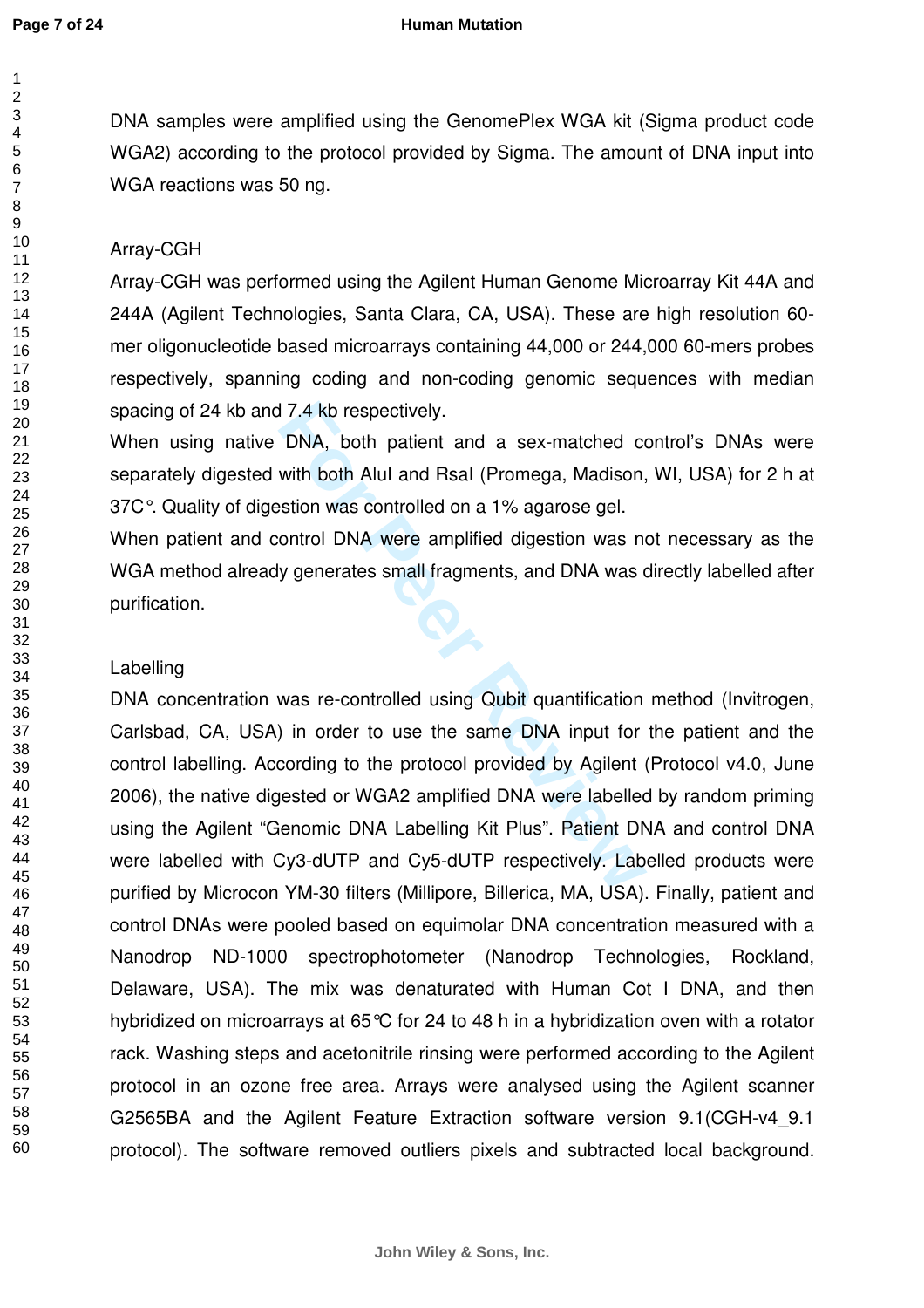Normalisation of the data was achieved by linear dye normalisation and log2 ratios of the dye-normalized signals were calculated.

#### **Bioinformatics**

Data were imported into Agilent CGHanalytics software version 3.4.27 for analysis. Identification of probes with a significant gain or loss was based on cut-off values of 0.5 and -1 respectively. Based on CGHanalytics Quality control metrics (QCmetrics), the arrays included had a Derivative Log Ratio (DLR) spread score under 0,320. The DLR Spread metrics estimates the log ratio noise by calculating the spread of log ratio differences between consecutive probes along all chromosomes (Largo, et al., 2007). DNA sequence information from the software was linked to the public UCSC database (Human Genome Browser, May 2004 Assembly: Hg18). We only conserved gains or losses that encompassed at least 3 consecutive spots on the array. We didn't present in the result table the gains and losses corresponding to high frequency copy number variation (CNV).

restructure proces and gate and gate information from the software was linked<br>Genome Browser, May 2004 Assembly<br>losses that encompassed at least 3 conse<br>sent in the result table the gains and losses co<br>ber variation (CNV). Based on a quality score for the arrays, we classified them in two groups so that to select arrays that could enter a transversal analysis using the Nexus Copy Number software [\(www.Biodiscovery.com](http://www.biodiscovery.com/)). Patient CGH files extracted from Feature extraction were uploaded into the Nexus Copy Number software. This software also gives a quality score: all arrays with a score under 0.180 (corresponding to 0.320 in CGH analytics) allowed the transversal analysis without strong interfering background (that could generate false positive gains or losses). Using this transversal analysis, we compiled all array data and gave a graphic view of the combined results (aggregate) where the frequencies of anomalies were represented by histograms. This aggregate easily pointed out small redundant rearrangements that resulted either from frequent CNV either from one anomaly of the control DNA (mirror image in most of the patients). Finally, all gains or losses could be compared to CNV listed in the database (monthly updated from TCAG) and exported in Tables (Tables 1, 2 and 3) and Figure 1.

The aim of this approach was to detect the redundancy of small regions and get a percentage value to compare with rare CNV frequencies for the same area when such CNV was already described in databases (TCAG human variation website: http://projects.tcag.ca/variation/).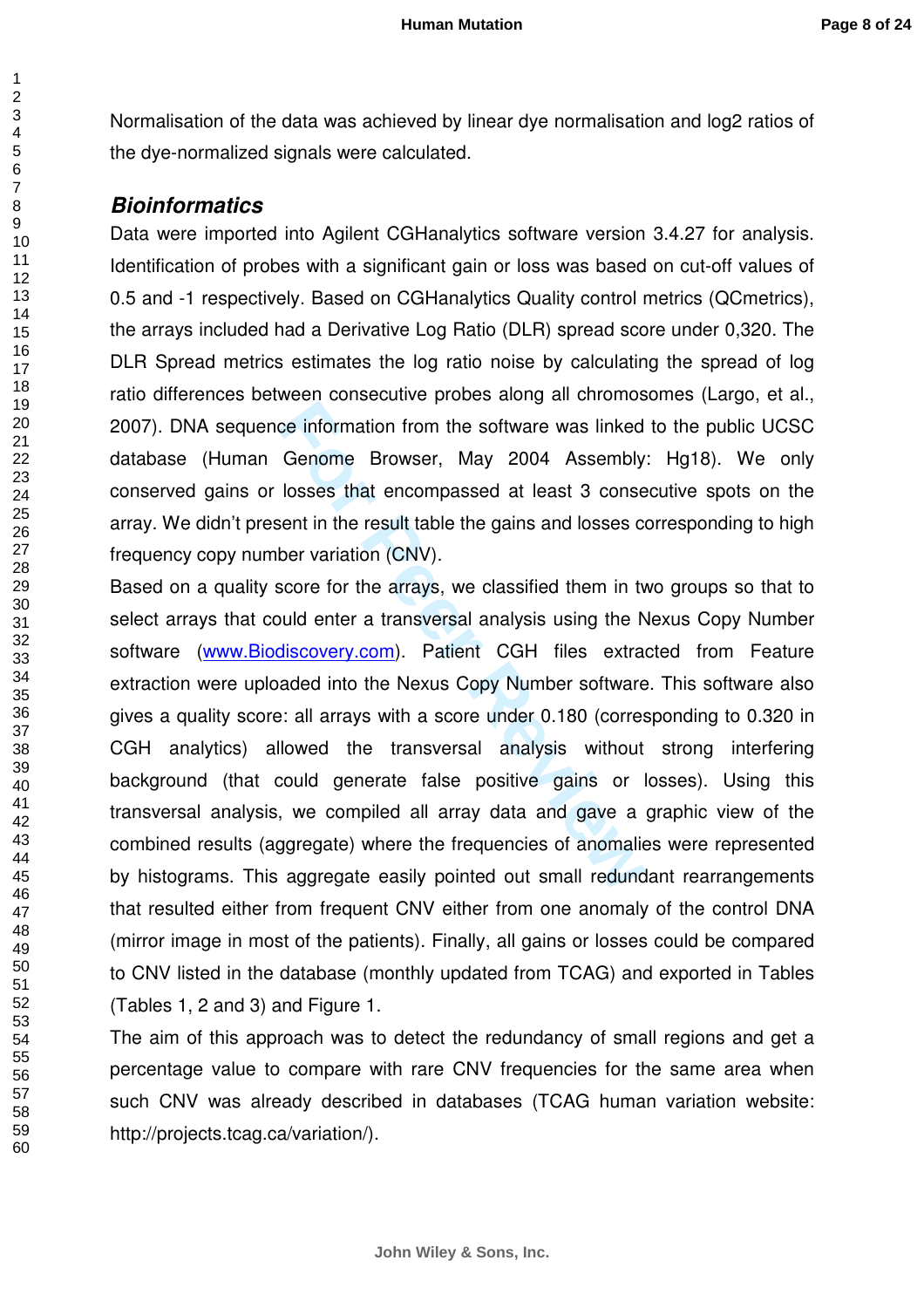**Page 9 of 24**

 $\overline{1}$  $\overline{2}$ 

# **RESULTS**

### **Search for CNVs in control DNA**

Male and female control DNAs were co-hybridized on a 244K microarray in order to better characterize copy number variants (CNV) that could be present even in these phenotypically normal individuals.

Gains or losses observed in the two control genomic DNA were listed in order to be taken into account in the interpretation of patients' array-CGH results (data not shown).

## **Array-CGH analysis in patients**

120 patients (70 foetuses and 50 live-born children) were analysed either on a 44K or a 244K Agilent oligonucleotide arrays.

Out of them, 9 presented with a known deletion already detected by qPCR or QMPSF on known genes (SHH, TGIF, ZIC2 and SIX3) or subtelomeric rearrangements shown by MLPA experiments. They were analysed on 44K arrays.

A first cohort of 37 patients without any karyotypic alterations was also tested with 44K agilent array-CGH and another cohort of 74 HPE patients was secondarily tested on 244K array-CGH as soon as this platform became commercially available.

### **Patients with known rearrangements**

**Formally Solution:**<br> **Formally Solution:**<br> **Formally Solution:**<br> **Formally Solution:**<br> **Formally Solution:**<br> **Formally Solution:**<br> **Formally Solution:**<br> **Formally Solution:**<br> **Formally Solution:**<br> **Formally Solution:**<br> **F** Out of the 9 patients with known rearrangements analysed on 44K arrays, 7 were foetuses and 2 were live born children. 7 had severe HPE phenotype with alobar or semilobar form. These patients were known to present deletions in known genes like SHH, TGIF, ZIC2 and SIX3, but array-CGH analysis could give the size of the losses which ranged from 1 gene to 30Mb, and showed that 4 of them had also gain of genomic DNA.

An overview of all imbalances is shown in Table 1.

### **Patients analysed on 44K arrays**

A first array-CGH analysis on 37 HPE patients was performed, using oligonucleotide 44K Agilent® array. 19 cases were foetuses and 18 were live-born children. Sub microscopic chromosomal imbalances were detected in 9 (5 fetuses, 4 children) out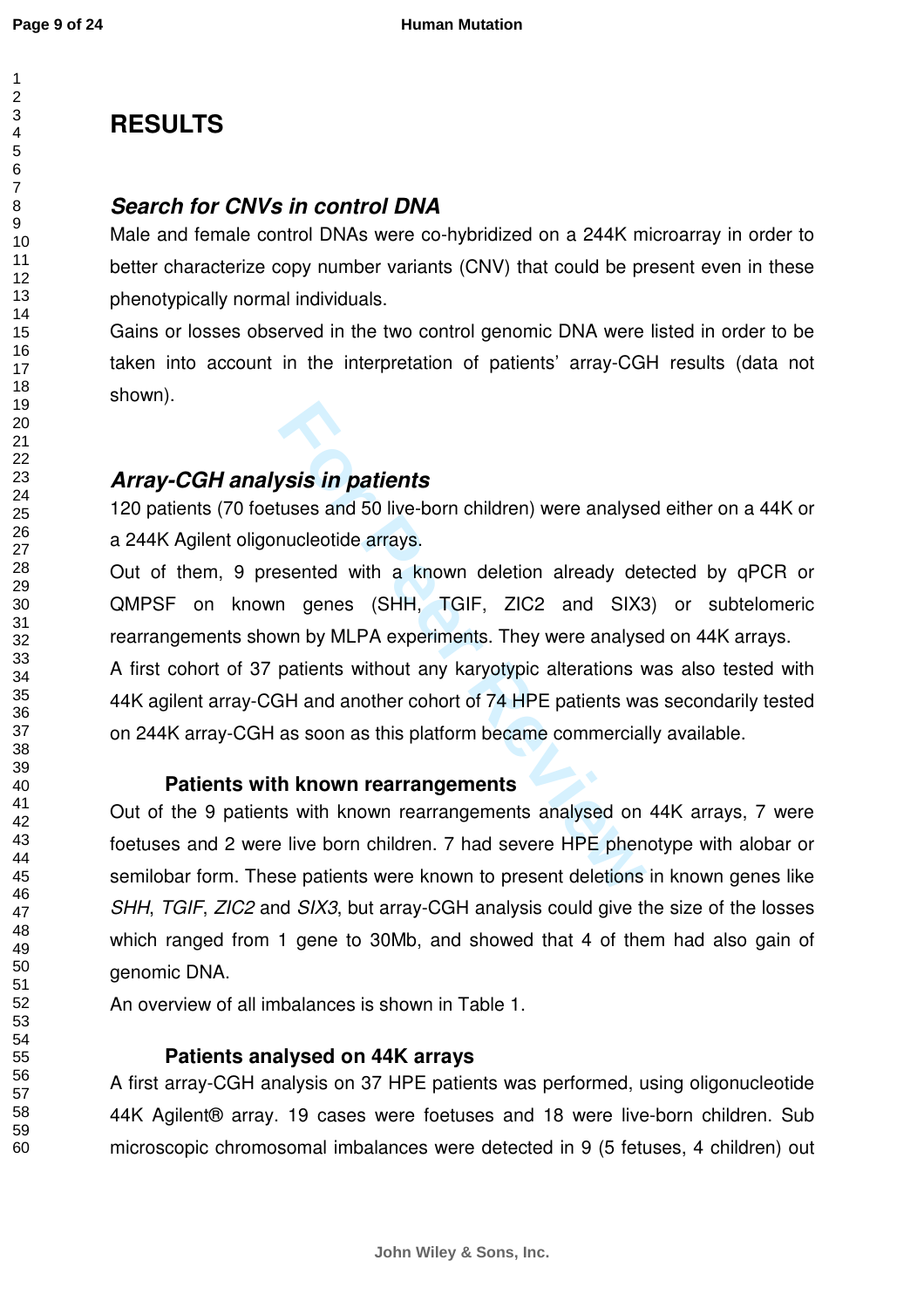of them, 6 had an isolated deletions and 3 had duplications. The size of the imbalances ranged from 50 Kb to 16.9 Mb. (Table 2)

#### **Patients analysed on 244K arrays**

Another cohort of 74 HPE (45 foetuses and 29 live-born children) was then analysed, using a higher resolution array (244K Agilent®).

19 patients (12 fetuses, 7 children) out of 74 (26%) presented copy number variations not described in the CNV databases. These rearrangements are more frequently deletions as 12 patients had an isolated or associated loss. 11 patients had isolated or associated duplications. The size's range of the imbalances is very large, from 300 Kb to 16.5 Mb (Table 3).

#### **Nexus study**

Compiling 90 arrays (quality score below 0,180) in the Nexus study, the aggregate pointed out 2 regions overlapping known CNV but with a higher recurrence than what was reported in CNV databases. The first locus included two genes: MACROD2 and FLRT3 in 20p12.1. The second one included the gene TPPP in 5p15.3.

### **DISCUSSION**

**For Perry 2012 12:50 Fee Excelse Set Algents**<br> **For Peer Section** 2013<br> **For Peer Section 2013**<br> **For Peer Second one included the gene** *TPPP* **in 5<br>
<b>For Second one included the gene** *TPPP* in 5<br> **For Second one included** This study is the first series of HPE patients to be screened for chromosomal imbalances with high resolution oligonucleotide microarrays. In a total of 111 patients with normal karyotype, 28 were detected with chromosomal imbalances (25%). This unexpected high frequency, whatever the size, location and redundancy of the rearrangements, demonstrates that CGH is mandatory to detect submicroscopic molecular defects; consequently, adding these anomalies to the results of the classic diagnosis screening of isolated HPE, the rate of identified molecular defects could exceed for the first time 50% of cases.

### **Methodology**

#### **Control DNA**

We decided to use genomic DNA from one normal male 46,XY and one normal female 46,XX as controls. Indeed, it seemed to us that it was easier to validate the CNVs status of these two DNA samples and thus avoid false positive or negative results in our series. A similar strategy was chosen by Carter et al (Carter, 2007),

 $\mathbf{1}$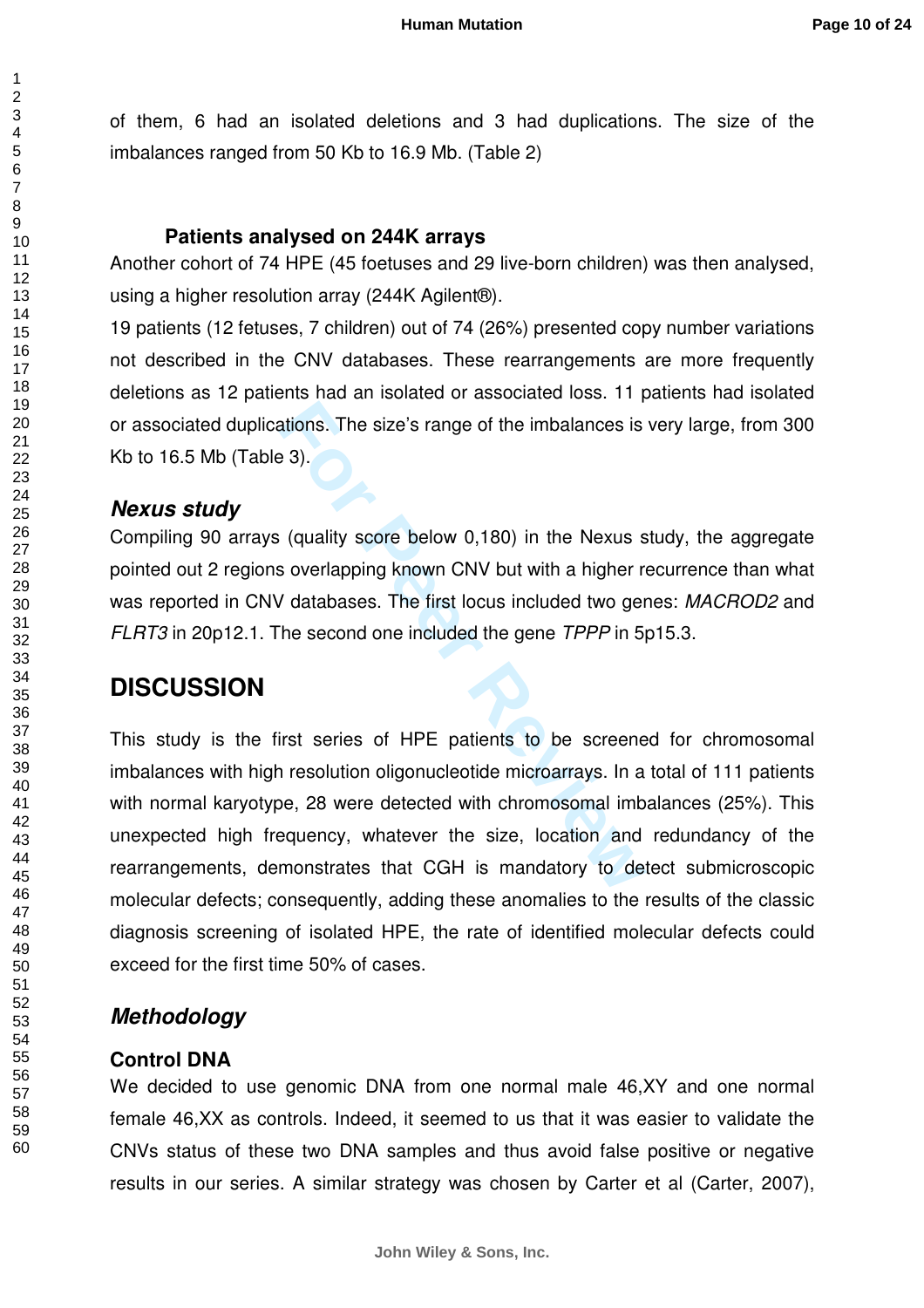$\overline{1}$  $\overline{2}$ 

#### **Human Mutation**

who selected NA15510, the source of fosmid library used to confirm genome assembly during the finishing of the human genome, and NA10851, a well characterized cell line DNA from the Hap-Map collection.

#### **CNV interference**

is a on hundreds of healthy individuals are no<br>ared our results to the Database of Geno<br>ca/variations), which in June 2008 contained<br>blished studies using different array platforms<br>se CNVs range from 40 to 100 kb (Carter, Results need to take into account the presence of potential copy number variants (CNV) present in the normal human genome. Indeed, the recent appreciation of widespread copy number variation in genomes of healthy subjects was a significant challenge for teams that wished to use array-CGH in order to correlate chromosomal imbalances and diagnosis of constitutional disorders. Public available databases that accumulate CNV data on hundreds of healthy individuals are now available. So we systematically compared our results to the Database of Genomic Variants (DGV) [\(http://projects.tcag.ca/variations](http://projects.tcag.ca/variations)), which in June 2008 contained 17641 CNVs entries from 49 different published studies using different array platforms and healthy human groups; most of these CNVs range from 40 to 100 kb (Carter, 2007). The referenced CNVs could account for over 20% of the human genome. Of course, this database should be considered with great caution, especially when these CNVs are reported only in a single individual out of hundreds what should definitely not deny any morbid role for such locus. Every month, new CNV data are described in the literature, so it is very difficult to consider all these data and to appreciate their accuracy. In our Nexus study, we pointed out two loci of interest based on a higher frequency than what could be found in CNV database:

A first chromosomal region presented 4 gains and 5 losses in HPE patients, covering mostly 150 Kb, in 5p15.3. This redundant rearranged region contains a candidate gene, TPPP, expressed in adult brain and often described in Alzheimer papers.

A second one was located in 20p. Indeed, among 110 HPE patients, 4 presented rearrangement at 20p12.1, 3 losses and 1 gain. These rearrangements spanned over several closed regions, all concerning one or several exons of *MACROD2* gene (C20orf133) (Figure 1) whose embryonic expression pattern in the mouse orthologue is compatible with a role in holoprosencephaly (Maas, et al., 2007). This gene contains a nested gene in its third exon, called FLRT3, coding a fibronectin leucinrich repeat transmembrane protein, which could be a conserved Nodal target. Indeed, loss of function in the FLRT3 gene leads to defects in ventral closure, headfold fusion and definitive endoderm migration (Maretto, et al., 2008).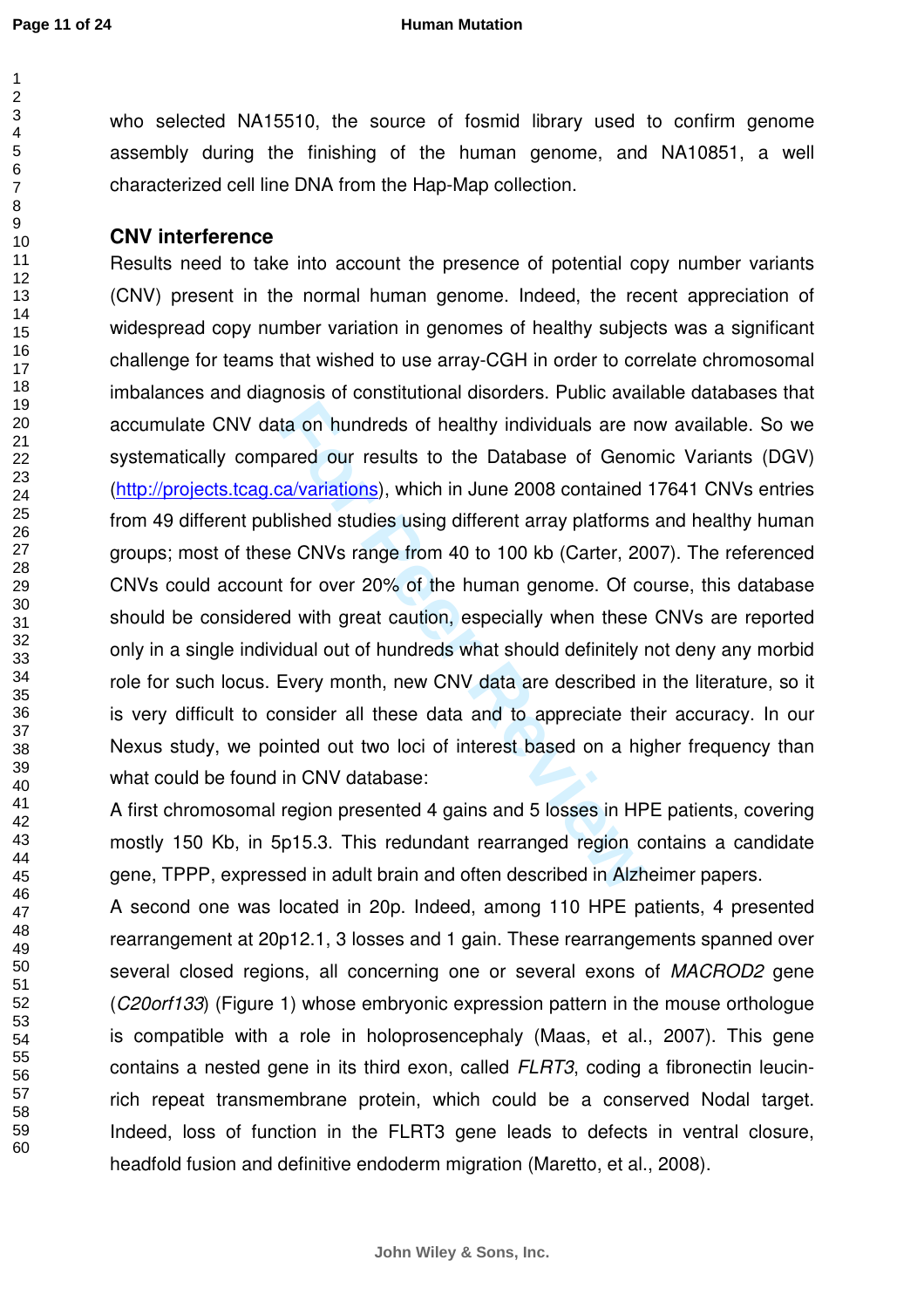A deletion of MACROD2 was previously found in one patient with Kabuki syndrome (KS) ; sequencing of 19 other KS patients did not reveal any mutation in MACROD2 discarding this gene as a unique candidate gene for KS (Maas, et al., 2007).

To confirm that the rearrangements observed in our 4 patients were not benign CNV, the different database reporting these large-scale polymorphisms were investigated and unlike the Maas paper data, we could determine that they overlapped described CNVs. Moreover, Kuniba et al recently described the results of a deletion assay for the exon 5 in MACROD2 and a mutation analysis of MACROD2 and FLRT3 among 43 patients with KS in Japan (Kuniba, et al., 2008). They also showed that 2 patients out of 18 presented copy number variations in this region, and concluded that MACROD2 and/or FLRT3 could not be the causative gene in most Japanese KS patients.

These two papers and our own analysis demonstrate that one should be very cautious about the involvement of genes in diseases without an achieved CNV database to analyze the results.

#### **Minimal size to be considered**

d copy number variations in this region,<br> **FLRT3** could not be the causative gene in<br>
and our own analysis demonstrate that c<br>
involvement of genes in diseases without<br>
the results.<br> **example considered**<br>
data suggest usin Currently available data suggest using a DNA size cut-off for a positive result. To avoid listing many anomalies (small CNV or background noise related to one or two consecutive spots on the array), we chose that all data presented in tables must result from three consecutive co-deleted or co-duplicated probes on the 44K or 244K arrays to produce strong evidence of any genomic defect; consequently their respective resolution can be estimated to 48kb and 14.8kb respectively.

This compromise is not perfect as this cut-off of 3 spots on the 44K array would have led us to discard a deletion located only on SIX3 gene (Table 1) and involving only one spot, if we had not been aware of its existence based on previous specific studies (Bendavid, et al., 2006a).

#### **Impact of array resolution**

We used the oligonucleotide 44K Agilent® arrays to test 37 HPE patients (19 foetuses and 18 live-born children). Sub microscopic chromosomal imbalances were detected in 9 out of them (24%), 6 deletions and 4 duplications (Table 2). Another

 $\mathbf{1}$  $\overline{2}$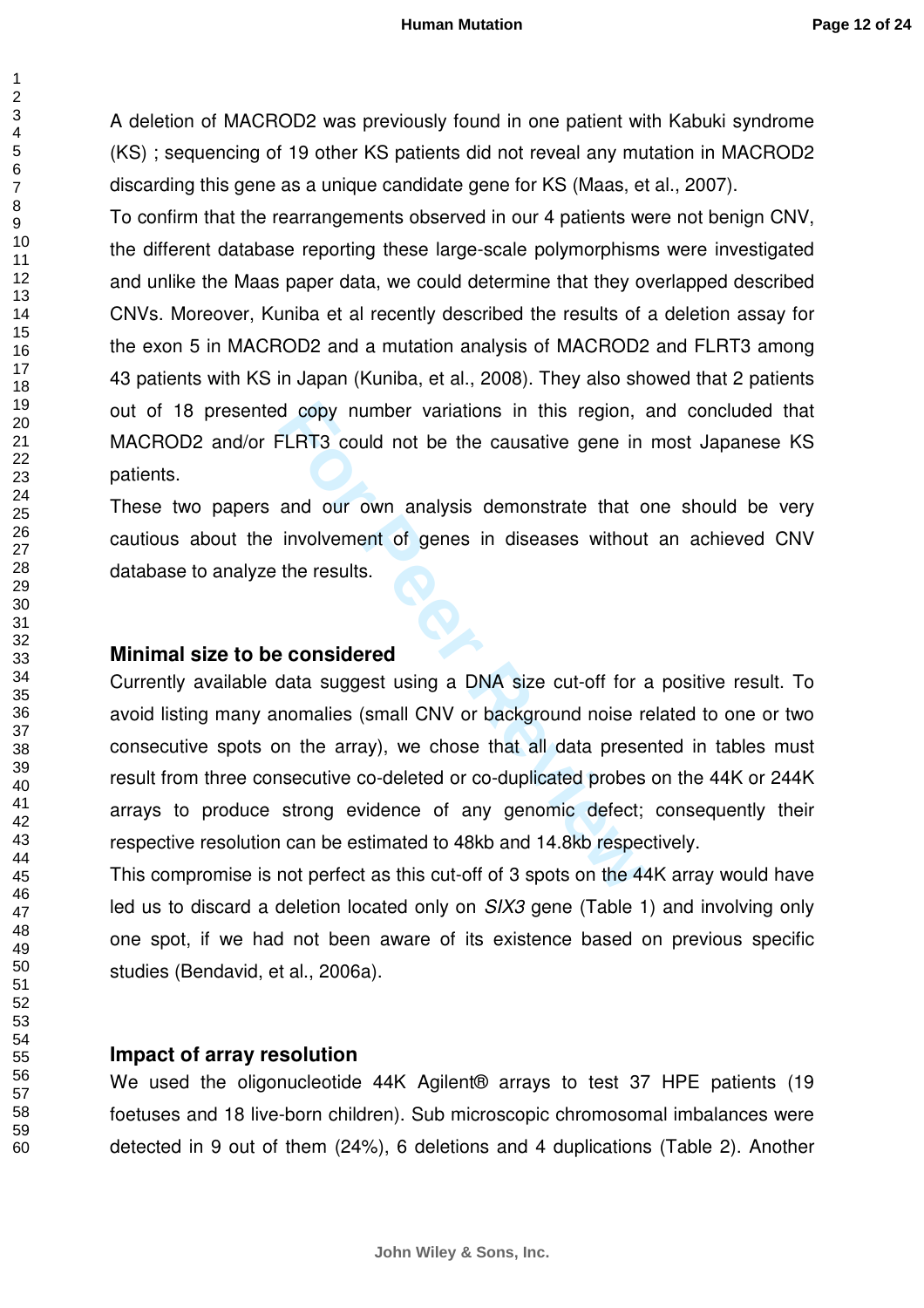123456789

 $\overline{1}$  $\overline{2}$  $\overline{3}$  $\overline{4}$ 5 6  $\overline{7}$ 8  $\mathbf{Q}$ 

cohort of 74 HPE (45 foetuses and 29 live-born children) was then analysed, using 244K Agilent® arrays. 19 patients out of 74 (26 %) presented rearrangements.

When using the high resolution arrays, the rate of detected rearrangements modestly raises (26% versus 24%). This suggests that the resolution of the 44K arrays could be sufficient for routine screening of HPE patients. On the opposite, the higher rate of small deletions detected by 244K needs more data compiling (based on Nexus software to point out the more frequent anomalies and exclude putative CNV). In routine diagnosis, the cost of the 244K array versus its modest raise of the detection rate could certainly limit the CGH approach to the 44K array.

### **Patient's results**

### **Identified loci were heterogeneous in size and poorly redundant, but large anomalies were preferentially found in fetuses**

**For Proper Preferentially found in fetuses**<br> **For Preferentially found in fetuses**<br> **For Preferentially found in fetuses**<br> **For Preferentially found in fetuses**<br> **For Formal** in children, who, on the options<br> **For Prefere** Previous data suggested that deletions in known genes (SHH, SIX3, ZIC2 and TGIF) were more frequent in foetuses than in children, who, on the opposite, presented a higher rate of mutations (Bendavid, et al., 2006a; Bendavid, et al., 2006b). The present study corroborates this hypothesis as 17 chromosomal rearrangements were observed in foetuses (61%) versus 11 in children (39%).

The structural variations observed in our cohort present a wide range of sizes.

We first determined the precise size of rearrangements in samples known to be deleted for HPE genes (SHH, TGIF, SIX3 and ZIC2) by qPCR, QMPSF or MLPA or by high resolution karyotype (Table 1). The patient (N°8) with a deletion of TGIF in 18p shown by quantitative PCR (Bendavid, et al., 2006a) had in fact a 10 Mb loss of telomeric genomic DNA. Deletions in 13g including *ZIC2* ranged from 1.7 Mb to 30.7 Mb, while those including *SHH* in 7q ranged from 3 Mb to 7 Mb. The severity of the phenotype seems to be correlated with the size of the deletion, if we consider that wider rearrangements are mostly found in foetuses with alobar or semi-lobar HPE, while the smaller ones (even concerning a single probe like the patient  $(N<sup>o</sup>1)$  with isolated SIX3 deletion) were preferentially observed in live-born children, with lobar HPE accompanied with minor signs. Nevertheless, phenotype/genotype correlation is not straight as children with typical HPE do not have a higher rate of rearrangements than children with minor signs.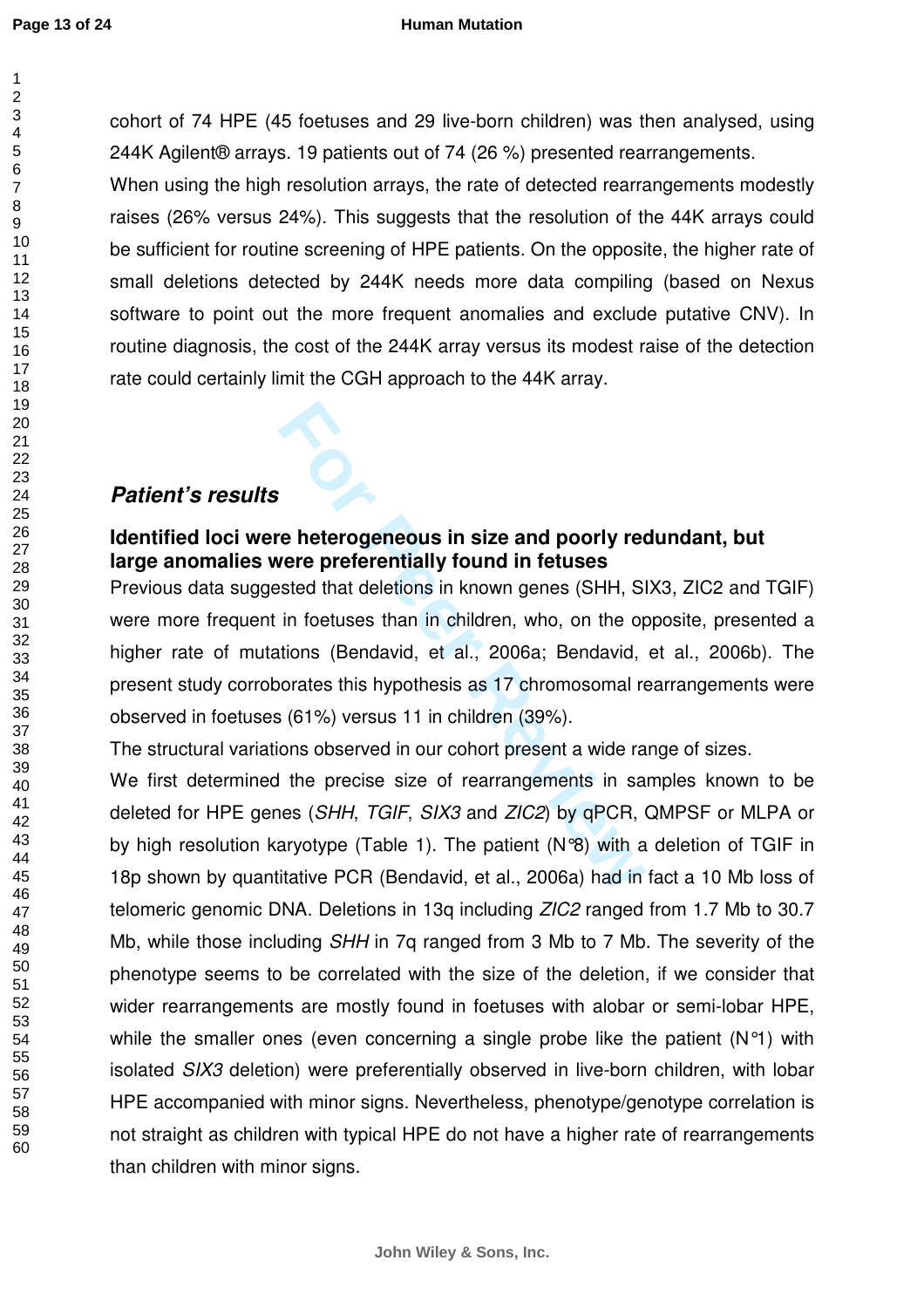### **Parental analysis**

In our series, out of 28 patients with gains or losses, both parents could be tested in 21 cases (focusing on 26 rearrangements). The aim of this parental analysis was to further modulate the role of these rearrangements in phenotype onset based on their inheritance.

Therefore, we postulated first that all anomalies found isolated (not associated with a mutation) and that raised de novo in the proband would be the more likely to be involved in the phenotype. Second, all anomalies found isolated but inherited from one parent would be part from a genetic background and may only act with a variable penetrance or with an associated factor. Finally, if found associated with a mutation and inherited from one parent, the anomaly would more likely be a very minor modulator.

In our series, 9 patients had at least one gain or loss inherited from one parent; 8 were duplications whereas only 3 were deletions (patients N° 23, 30 and 32). In 6 patients (N° 18, 21, 27, 30, 32 and 37), rearrangements were associated to mutations. Therefore, no definitive conclusion about the involvement of these different regions can be given.

an associated factor. Finally, if found association one parent, the anomaly would more like<br>ents had at least one gain or loss inherited<br>hereas only 3 were deletions (patients N° 2<br>1, 27, 30, 32 and 37), rearrangements<br>ve, On the opposite, out of the 11 patients with de novo gains or losses, we had 9 deletions and only 4 duplications. 8 involved known HPE loci: 2p (SIX3), 7qter (SHH), 13q (ZIC2), 18pter (TGIF), 20pter and 21qter. This reinforces the implication of loci like 20pter or 21qter in HPE but also gives new candidate loci with regions not previously involved in the disease: 1q, 6q, 7p, 10q, 14q and 17q. The 14q del was already reported by Kamnasaran et al in 2005 as a putative HPE loci (Kamnasaran, et al., 2005). The two overlapping 6q del are also particularly interesting as they mapped a new locus that appeared twice de novo.

It's worth noting that one patient (N°25) presents a *SHH* locus duplication. This could be associated with a SHH gain of function, what has never been described before in HPE. Nevertheless, this defect was also found in the mother (normal phenotype). SHH gains of function are usually associated with basocellular carcinoma that have not been described to date in this family. On another hand, this rearrangement may cause a SHH loss of function based on the modification of the chromatin environment. Further investigations on SHH expression in this family should be overtaken.

 $\overline{1}$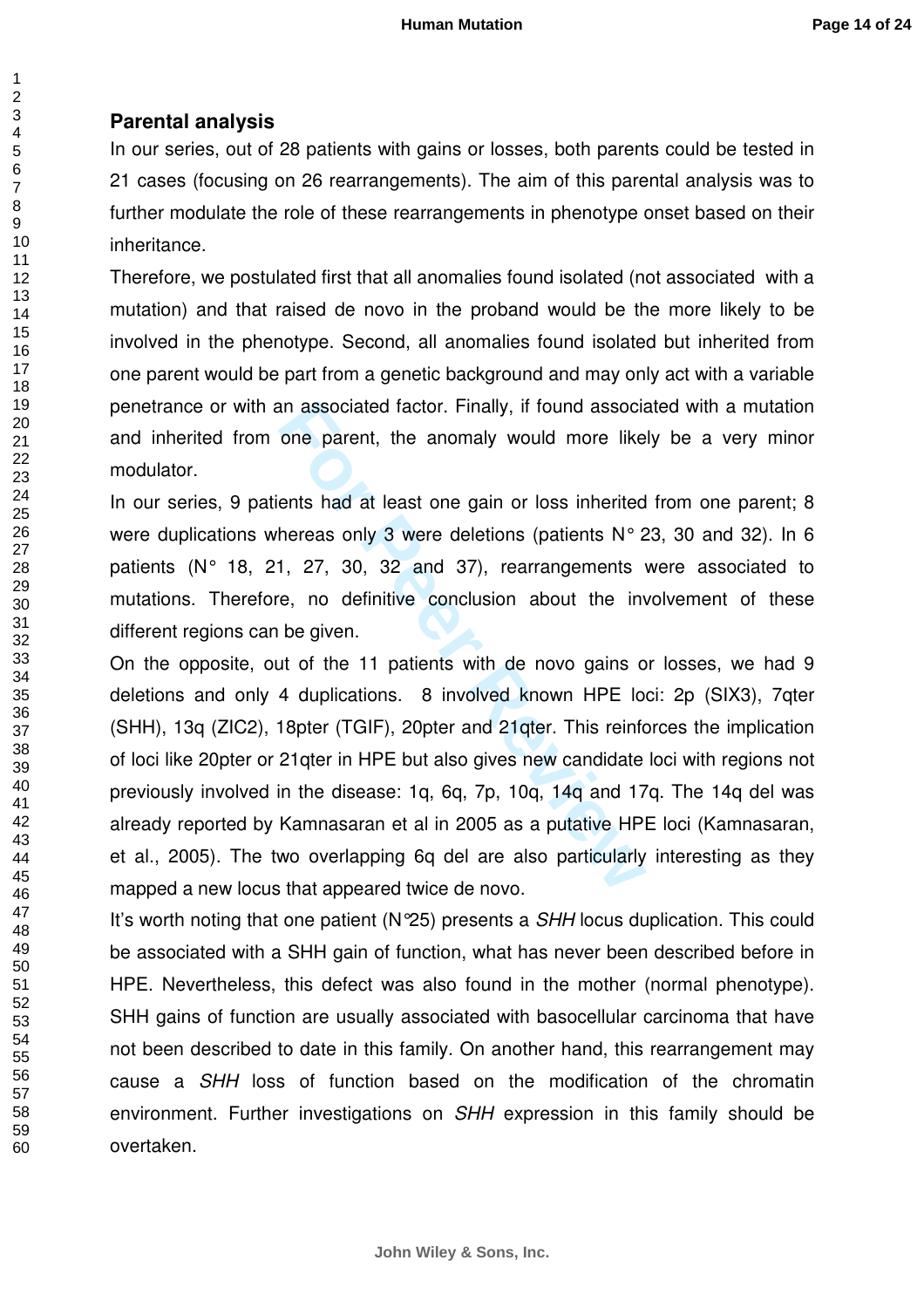### **Update of HPE loci map**

The major aim of our research is to identify candidate regions, map them (Figure 2) and thus extract new HPE candidate genes. Because of the large number of non redundant loci found and the large number of genes covered, it was not relevant to list every candidate gene that could be hypothesized out of these regions. Nevertheless, our results are a milestone in further genetic research and diagnosis in HPE. Effectively, an important bioinformatics investigation on these regions can therefore be performed, based on gene networks and known functional studies results in order to prioritize the best candidate regions and genes out of our data.

for could be easily hypothesized as it showerror ted a deletion of about 100Kb without overland that the This region is located in 10p12.1 and coelonging to the PATCHED family, receptor evertheless, we could investigate th Today, only one region could be easily hypothesized as it showed a redundancy in 4 patients who presented a deletion of about 100Kb without overlap with CNVs in the TCAG database to date. This region is located in 10p12.1 and contains a candidate gene, PATCHED3, belonging to the PATCHED family, receptor of SHH, one of the main HPE genes. Nevertheless, we could investigate the parents for one case (N°30) and the deletion was inherited from the father, knowing that furthermore the father also transmitted a SHH mutation. Another case (N°27) with no parental study also had an associated SHH mutation. Consequently, a role for PATCHED3 is questionable and it's difficult to consider it as a strong modulator making the fetus phenotype worse than his father's.

### **CGH use in routine diagnosis**

For diagnosis, this study demonstrates that the CGHarray approach must be another part of the molecular routine so that to get as much potential markers of the disease as possible to help the genetic counseling. In our experience, this method has been very helpful in the identification of unbalanced subtelomeric anomalies (as MLPA for subtelomeres but with the advantage of determining the breakpoints in the same time) and led to identification of parental cryptic balanced translocations by FISH. Finally, this study also reinforces the multi-hit hypothesis showing 16 patients with

associated gains and losses or rearrangements and mutations. The patients (with severe phenotype) with known mutations inherited from one parent (with mild phenotype) plus a gain and/or a loss are a strong example of what could be considered as a genetic background helping the mutation penetrance.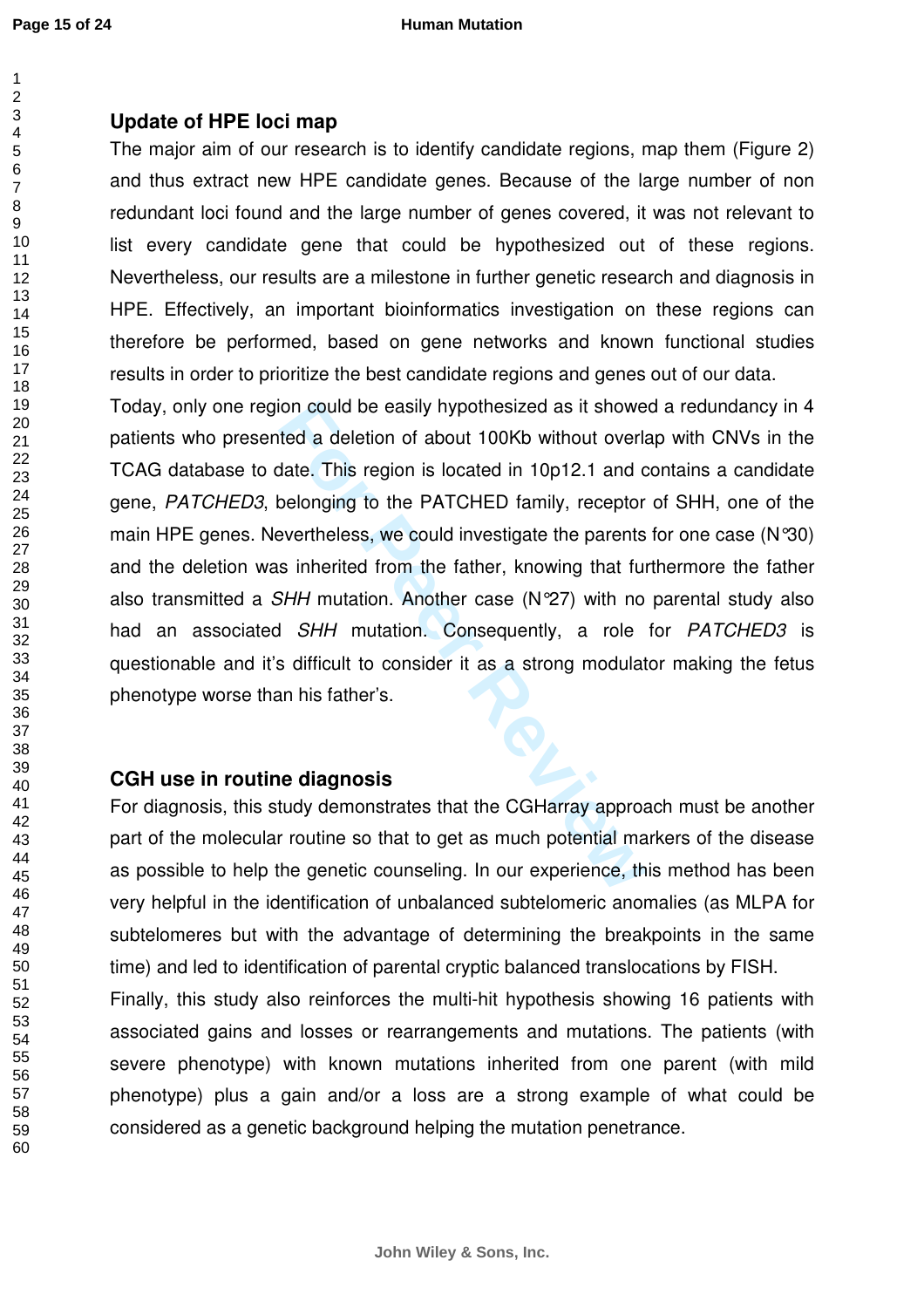# **Conclusion**

This is the first study screening a large cohort of isolated HPE by CGHarray. Results demonstrated a high frequency of submicroscopic anomalies with yield of 25%. These anomalies are heterogeneous in size and poorly redundant, what give even more evidence of the multi and plurigenic origin of this developmental disorder. The map of these anomalies added to known candidate loci will certainly help to associate potential candidate genes from developmental research with the human disease. This study also demonstrates that CGH must be part of the molecular diagnosis algorithm to help clinicians to get more disease markers for the difficult HPE genetic counseling.

## **Databases**

**Formular Control Control Control Control Control Control Control Control Control Control Control Control Control Control Control Control Control Control Control Control Control Control Control Control Control Control Cont** Database of Genomic Variants (http://projects.tcag.ca/variations), Human Genome Browser, (May 2004 Assembly: Hg18). Nexus Copy Number software (www.Biodiscovery.com)

### BIBLIOGRAPHY

- Belloni E, Muenke M, Roessler E, Traverso G, Siegel-Bartelt J, Frumkin A, Mitchell HF, Donis-Keller H, Helms C, Hing AV, Heng HH, Koop B, Martindale D, Rommens JM, Tsui LC, Scherer SW. 1996. Identification of Sonic hedgehog as a candidate gene responsible for holoprosencephaly. Nat Genet 14(3):353-6.
- Bendavid C, Dubourg C, Gicquel I, Pasquier L, Saugier-Veber P, Durou MR, Jaillard S, Frebourg T, Haddad BR, Henry C, Odent S, David V. 2006a. Molecular evaluation of foetuses with holoprosencephaly shows high incidence of microdeletions in the HPE genes. Hum Genet 119(1-2):1-8.
- Bendavid C, Dubourg C, Pasquier L, Gicquel I, Le Gallou S, Mottier S, Durou MR, Henry C, Odent S, David V. 2007. MLPA screening reveals novel subtelomeric rearrangements in holoprosencephaly. Hum Mutat 28(12):1189-97.
- Bendavid C, Haddad BR, Griffin A, Huizing M, Dubourg C, Gicquel I, Cavalli LR, Pasquier L, Shanske AL, Long R, Ouspenskaia M, Odent S, Lacbawan F, David V, Muenke M. 2006b. Multicolor FISH and quantitative PCR can detect submicroscopic deletions in holoprosencephaly patients with a normal karyotype. J Med Genet.
- Brown SA, Warburton D, Brown LY, Yu CY, Roeder ER, Stengel-Rutkowski S, Hennekam RC, Muenke M. 1998. Holoprosencephaly due to mutations in ZIC2, a homologue of Drosophila odd-paired. Nat Genet 20(2):180-3.
- Carter NP. 2007. Methods and strategies for analyzing copy number variation using DNA microarrays. Nat Genet 39(7 Suppl):S16-21.
- Cohen MM, Jr. 2006. Holoprosencephaly: clinical, anatomic, and molecular dimensions. Birth Defects Res A Clin Mol Teratol 76(9):658-73.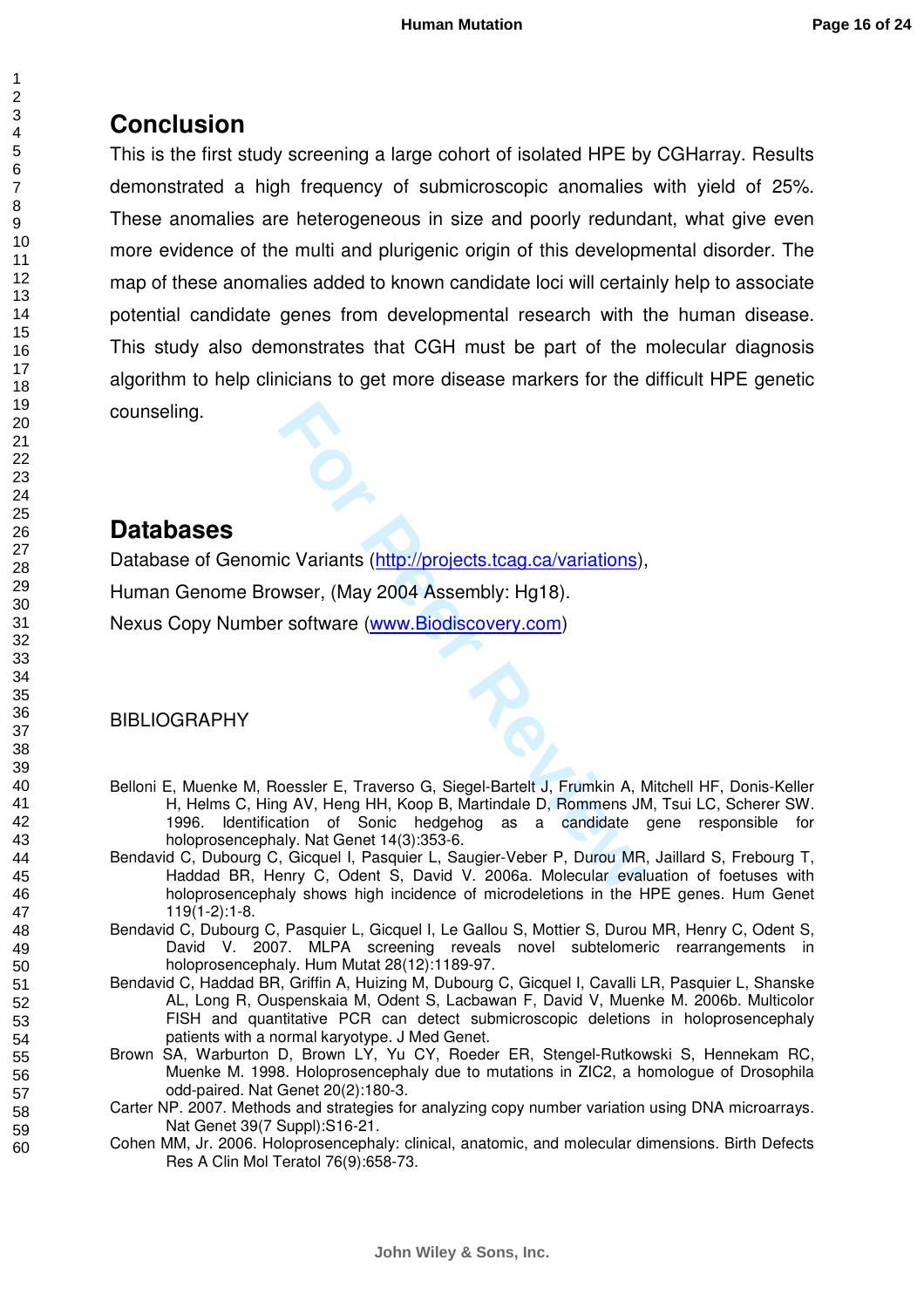$\overline{1}$ 

#### **Human Mutation**

- de la Cruz JM, Bamford RN, Burdine RD, Roessler E, Barkovich AJ, Donnai D, Schier AF, Muenke M. 2002. A loss-of-function mutation in the CFC domain of TDGF1 is associated with human forebrain defects. Hum Genet 110(5):422-8.
	- Dubourg C, Bendavid C, Pasquier L, Henry C, Odent S, David V. 2007. Holoprosencephaly. Orphanet J Rare Dis 2:8.
	- Dubourg C, Lazaro L, Pasquier L, Bendavid C, Blayau M, Le Duff F, Durou MR, Odent S, David V. 2004. Molecular screening of SHH, ZIC2, SIX3, and TGIF genes in patients with features of holoprosencephaly spectrum: Mutation review and genotype-phenotype correlations. Hum Mutat 24(1):43-51.
	- Edison RJ, Berg K, Remaley A, Kelley R, Rotimi C, Stevenson RE, Muenke M. 2007. Adverse birth outcome among mothers with low serum cholesterol. Pediatrics 120(4):723-33.
	- Gripp KW, Wotton D, Edwards MC, Roessler E, Ades L, Meinecke P, Richieri-Costa A, Zackai EH, Massague J, Muenke M, Elledge SJ. 2000. Mutations in TGIF cause holoprosencephaly and link NODAL signalling to human neural axis determination. Nat Genet 25(2):205-8.
	- Hogervorst FB, Nederlof PM, Gille JJ, McElgunn CJ, Grippeling M, Pruntel R, Regnerus R, van Welsem T, van Spaendonk R, Menko FH, Kluijt I, Dommering C, Verhoef S, Schouten JP, van't Veer LJ, Pals G. 2003. Large genomic deletions and duplications in the BRCA1 gene identified by a novel quantitative method. Cancer Res 63(7):1449-53.
	- Kamnasaran D, Chen CP, Devriendt K, Mehta L, Cox DW. 2005. Defining a holoprosencephaly locus on human chromosome 14q13 and characterization of potential candidate genes. Genomics 85(5):608-21.
	- Kuniba H, Tsuda M, Nakashima M, Miura S, Miyake N, Kondoh T, Matsumoto T, Moriuchi H, Ohashi H, Kurosawa K, Tonoki H, Nagai T, Okamoto N, Kato M, Fukushima Y, Naritomi K, Matsumoto N, Kinoshita A, Yoshiura KI, Niikawa N. 2008. Lack of C20orf133 and FLRT3 mutations in 43 patients with Kabuki syndrome in Japan. J Med Genet 45(7):479-80.
	- The Computive method. Cancer Res 63(7):1449-53.<br>
	The Development that the method. Cancer Res 63(7):1449-53.<br> **For Development K**, Mehta L, Cox DW. 2005. Defining a h<br>
	mosome 14q13 and characterization of potential cances<br> Largo C, Saez B, Alvarez S, Suela J, Ferreira B, Blesa D, Prosper F, Calasanz MJ, Cigudosa JC. 2007. Multiple myeloma primary cells show a highly rearranged unbalanced genome with amplifications and homozygous deletions irrespective of the presence of immunoglobulinrelated chromosome translocations. Haematologica 92(6):795-802.
	- Maas NM, Van de Putte T, Melotte C, Francis A, Schrander-Stumpel CT, Sanlaville D, Genevieve D, Lyonnet S, Dimitrov B, Devriendt K, Fryns JP, Vermeesch JR. 2007. The C20orf133 gene is disrupted in a patient with Kabuki syndrome. J Med Genet 44(9):562-9.
	- Maretto S, Muller PS, Aricescu AR, Cho KW, Bikoff EK, Robertson EJ. 2008. Ventral closure, headfold fusion and definitive endoderm migration defects in mouse embryos lacking the fibronectin leucine-rich transmembrane protein FLRT3. Dev Biol 318(1):184-93.
	- Ming JE, Muenke M. 2002. Multiple hits during early embryonic development: digenic diseases and holoprosencephaly. Am J Hum Genet 71(5):1017-32.
	- Ouspenskaia MV, Karkera JP, Roessler E, Shen MM, Goldmunts E, Bowers P, Towbin J, Belmont J, Muenke M. Role of FAST1 gene in the development of holoprosencephaly (HPE) and congenital cardiac malformations in humans; 2002 Oct 2002; Baltimore, USA. American Society of Human Genetics. p N° 822.
	- Roessler E, Belloni E, Gaudenz K, Jay P, Berta P, Scherer SW, Tsui LC, Muenke M. 1996. Mutations in the human Sonic Hedgehog gene cause holoprosencephaly. Nat Genet 14(3):357-60.
	- Roessler E, Muenke M. 1998. Holoprosencephaly: a paradigm for the complex genetics of brain development. J Inherit Metab Dis 21(5):481-97.
	- Roessler E, Muenke M. 2003. How a Hedgehog might see holoprosencephaly. Hum Mol Genet 12 Spec No 1:R15-25.
	- Wallis DE, Muenke M. 1999. Molecular mechanisms of holoprosencephaly. Mol Genet Metab 68(2):126-38.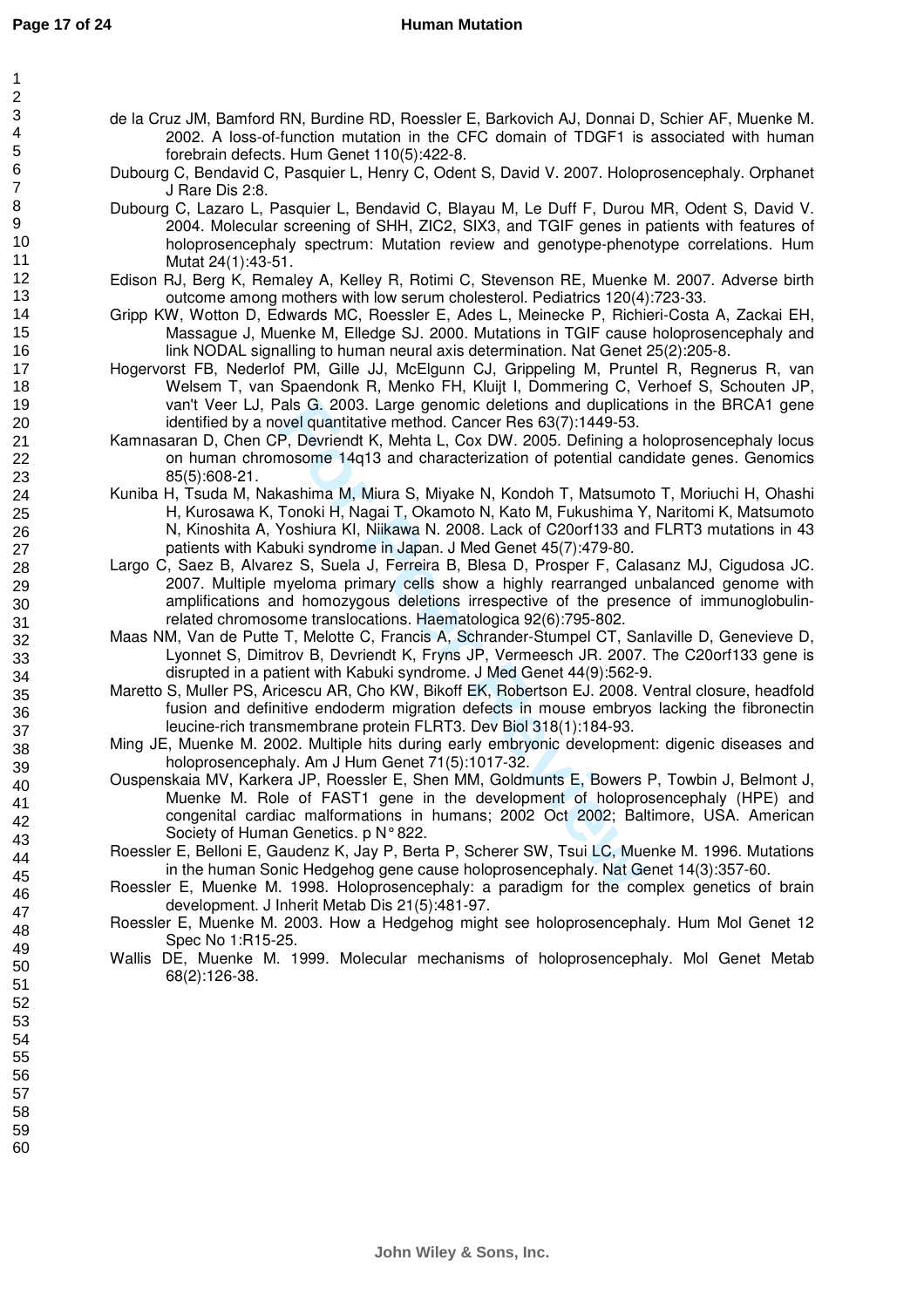**Figure 1**: Schematic view of the exons and introns of MACROD2 and FLRT3 genes. MACROD2 contains 17 exons and is 2057697 bp size. It contains in the third intron the FLRT3 gene. This three exons gene is 13628 bp in size. Red lines indicate deletion of patients, Green line indicate duplication. Positions of CNVs are represented by pink lines (updated in june 2008).

**Figure 2**: This figure represents all chromosome ideograms with: 1) in yellow, on the left of each ideogram, all related known HPE loci included in Roessler et al (1998) and 14q loci from Kamnasaran and al (2005) papers. 2) in green all gains found in our cohort 3) in red all losses found in our cohort. Gains and losses are associated with the patient numbers that can be found in tables 2, 3 and 4.

**For Periodicide** 

 $\mathbf{1}$  $\overline{2}$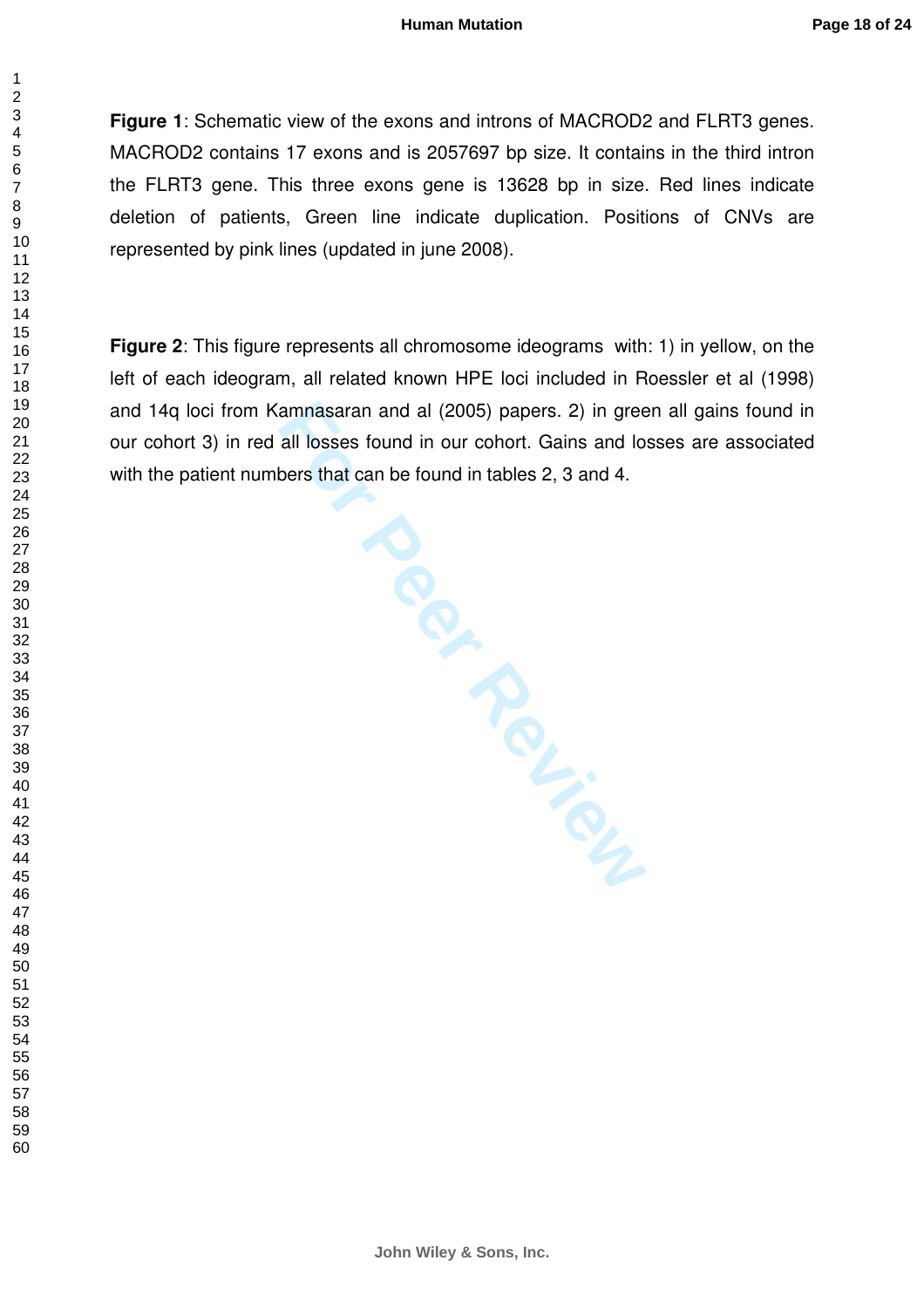

: Schematic view of the exons and introns of MACROD2 and FLRT3 genes. MACROD2 contains 17 exons and is 2057697 bp size. It contains in the third intron the FLRT3 gene. This three exons gene is 13628 bp in size. Red lines indicate deletion of patients, Green line indicate duplication. Positions of CNVs are represented by pink lines (updated in june 2008). 170x106mm (96 x 96 DPI)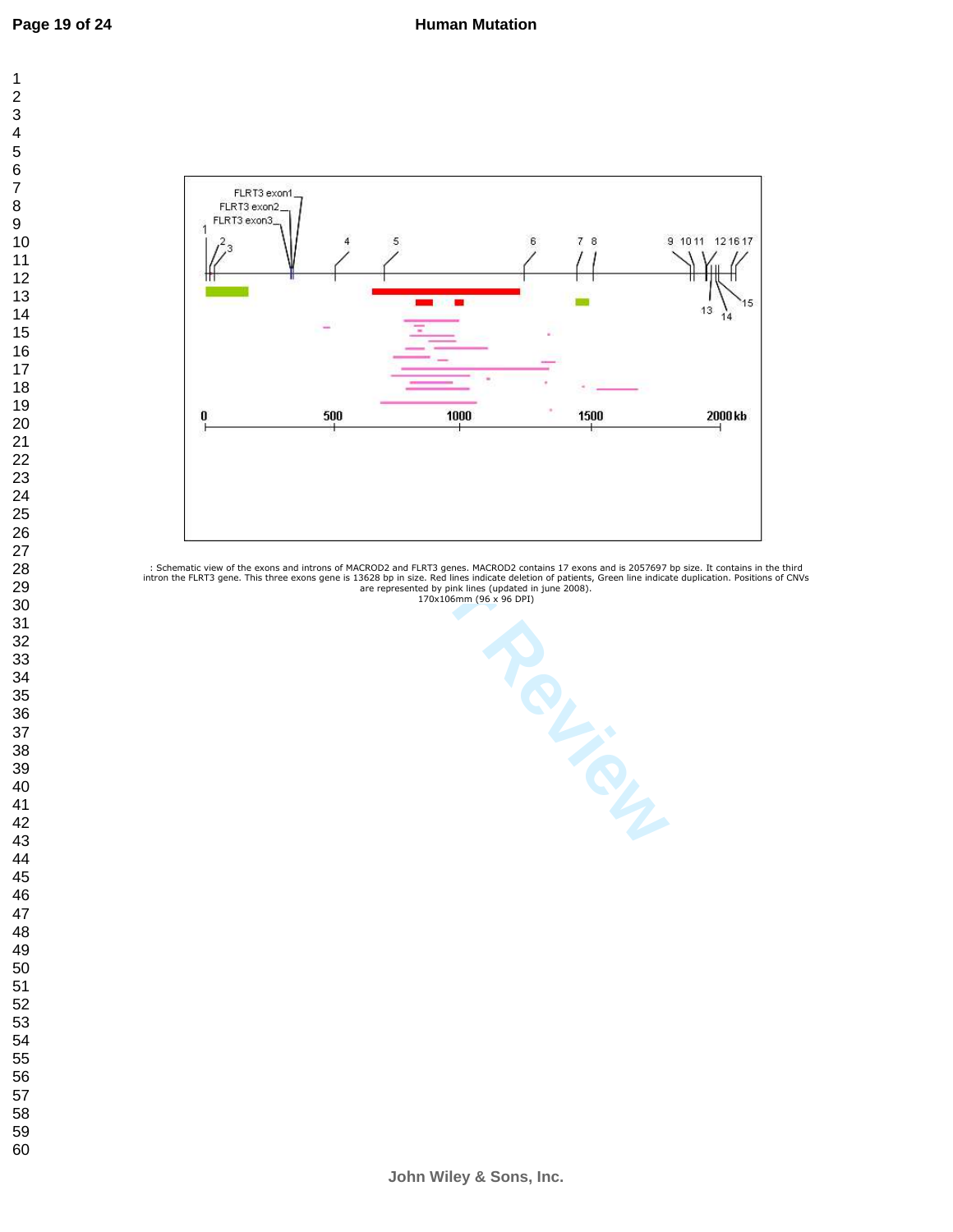



This figure represents all chromosome ideograms with: 1) in yellow, on the left of each ideogram, all related known HPE loci included in Roessler et al<br>(1998) and 14q loci from Kamnasaran and al (2005) papers. 2) in green

**John Wiley & Sons, Inc.**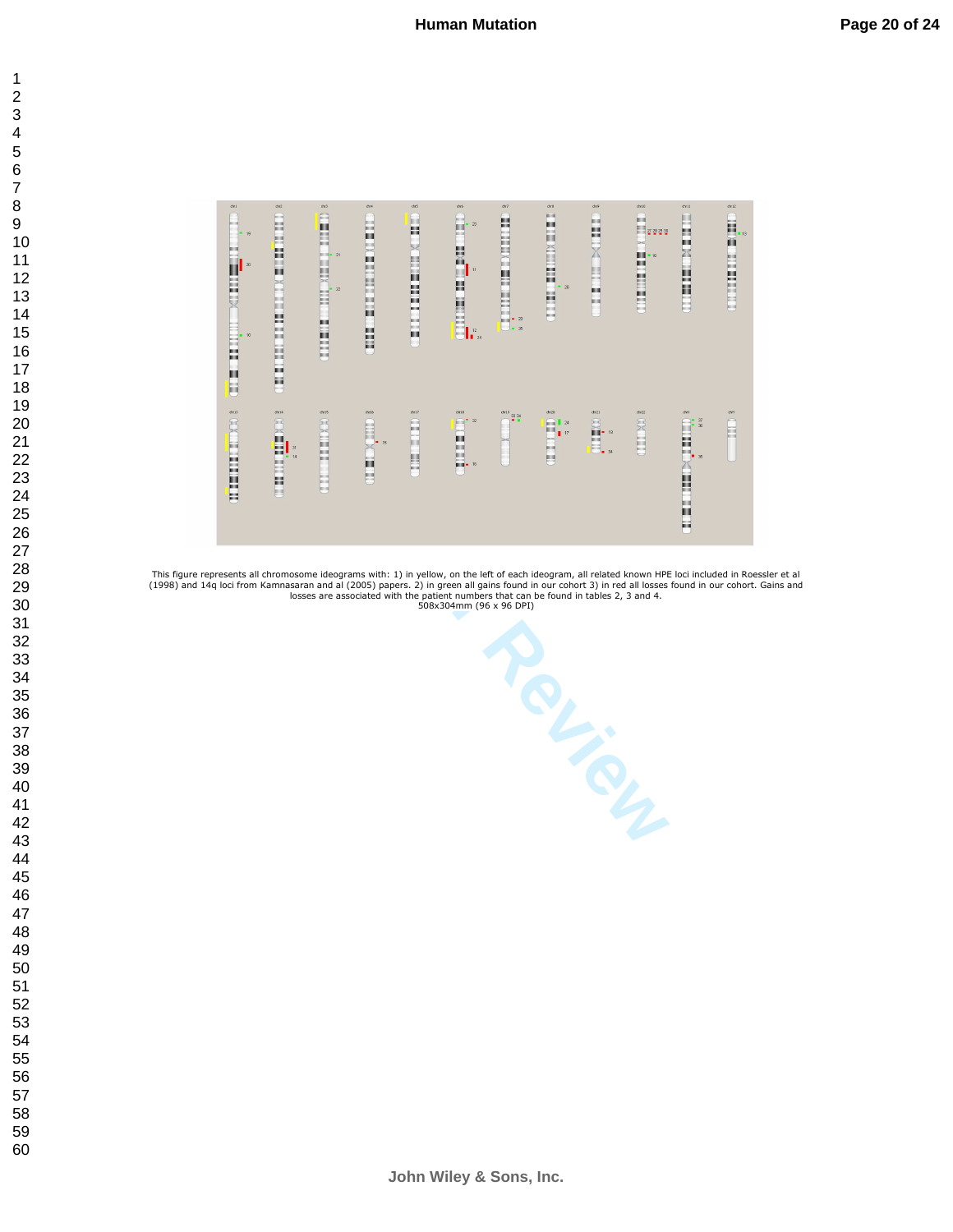## **Table 1: CGH analysis in 9 patients with known defects**

| <b>Patient</b> | Phenotype         | F/C | Sexe | Anomalies   | Start-End                | size (Mb)         | sequencing |
|----------------|-------------------|-----|------|-------------|--------------------------|-------------------|------------|
| 1              | lobar             | C   |      | Del 2p      | 45022541-45025894        | Only six3<br>gene |            |
| $\overline{c}$ | lobar             | C   | M    | Del 5qter   | 177354922-ter            | 3,5               |            |
|                |                   |     |      | Dup 17g     | 70880633-ter             | 7,9               |            |
| 3              | alobar            | F   |      | Dup 7pter   | 0-6167900                | 7                 |            |
|                |                   |     |      | Del 7qter   | 152087784-ter            | 7                 |            |
| 4              | semi lobar        | F   | F    | Del 7q      | 154943585-<br>1578473434 | 3                 |            |
|                |                   |     |      | Dup 8p      | 0-409876                 | 0.4               |            |
| 5              | syndromic HPE     | F   | F    | Del 7qter   | 152232455-ter            | 6,2               |            |
| 6              | semi lobar        | F   | M    | Del 13g     | 98323528-100026969       | 1,7               |            |
| 7              | alobar            | F   | M    | Del 13g ter | 83266096-ter             | 30,7              |            |
| 8              | semi lobar        | E   | M    | Del 18pter  | 66272268-ter             | 10                |            |
| 9              | alobar            | F   | M    | Del 20p     | 0-8268492                | 8,2               |            |
|                | cardiac anomalies |     |      | Dup 21q     | 35804023-ter             | 11                |            |

**F** M Del 13q ter 83266700062699<br> **F** M Del 13q ter 86272288-ter<br> **F** M Dup 21q 35804023-ter

**John Wiley & Sons, Inc.**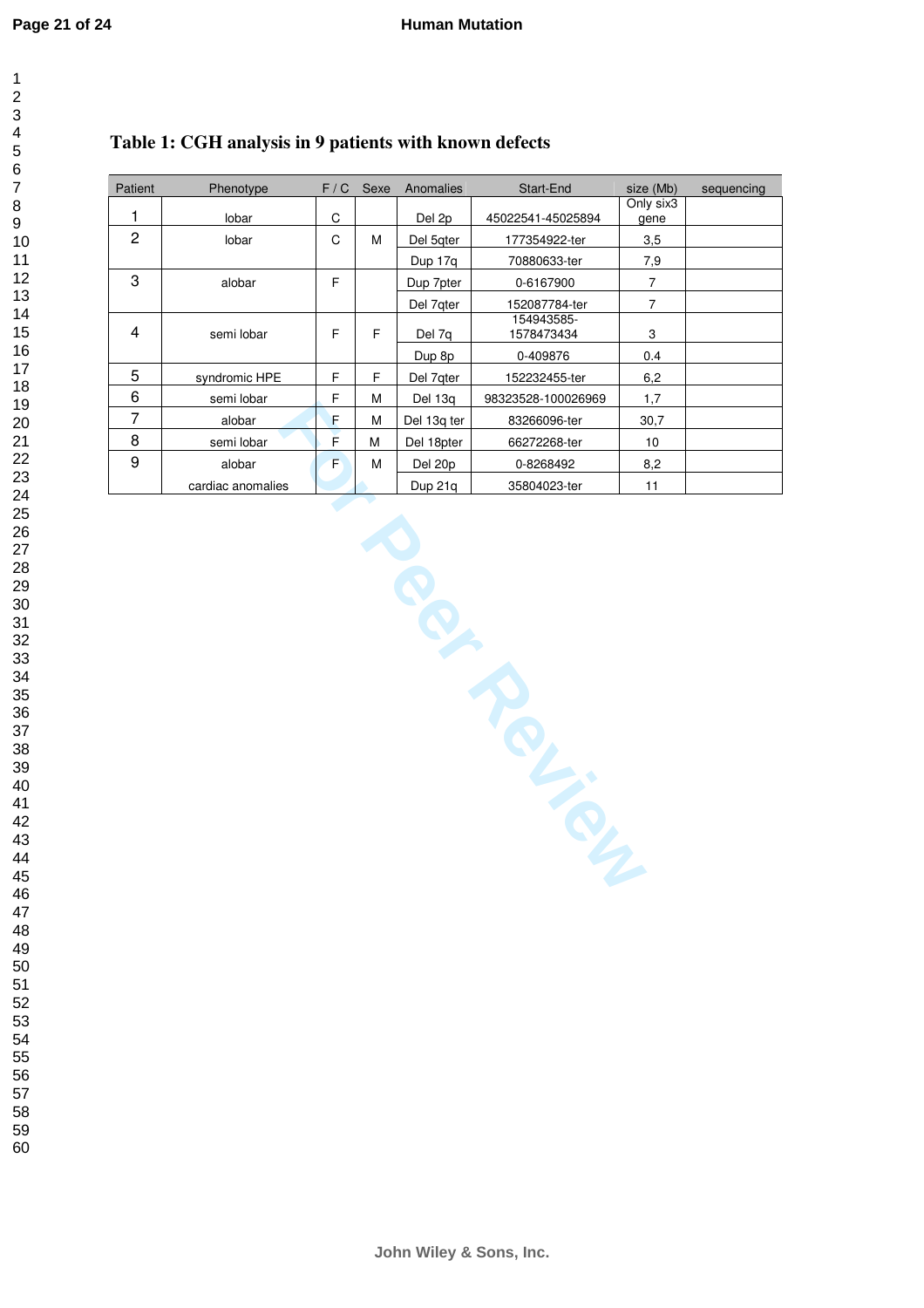| Table 2: Summary of copy number changes detected by 44K array CGH (short clinical |  |
|-----------------------------------------------------------------------------------|--|
| description and associated mutations in HPE genes)                                |  |

| Patient | Phenotype                | F/G | Sexe | Anomalies | Start-End           | taille (Mb) | sequencing   |
|---------|--------------------------|-----|------|-----------|---------------------|-------------|--------------|
| 10      | semi lobar               | F   | F    | Dup 1g    | 165319168-165662668 | 0,3         |              |
|         |                          |     |      | Dup 10g   | 59312961-60086986   | 0,8         |              |
| 11      | minor signs              | C   | M    | Del 6a    | 69637936-86100038   | 16,9        |              |
| 12      | Semi lobar               | F   | F    | Del 6q    | 155166802-ter       | 15,7        |              |
| 13      | semi lobar               | C   | M    | Dup 12p   | 26727022-27427780   | 0,8         |              |
| 14      | lobar, polymalformations | F   | M    | Dup14a    | 49150663-49200220   | 0.05        |              |
| 15      | syndromic HPE            | C   | F    | Del 16p   | 29407325-30255748   | 0.85        |              |
| 16      | semi lobar               | F   | M    | Del 18a   | 62405035-63364892   |             |              |
| 17      | alobar                   | F   | F    | Del 20p   | 18377837-23793823   | 5,4         |              |
| 18      | semi lobar               | C.  | F    | Del 21a   | 19024763-20666763   | 1,6         | Zic2 de novo |

FOR PE Del 21q 19024763-20666763<br>
Per Review 19024763-20666763<br>
Per Review 19024763-20666763<br>
Per Review 19024763-20666763

 $\mathbf{1}$  $\overline{2}$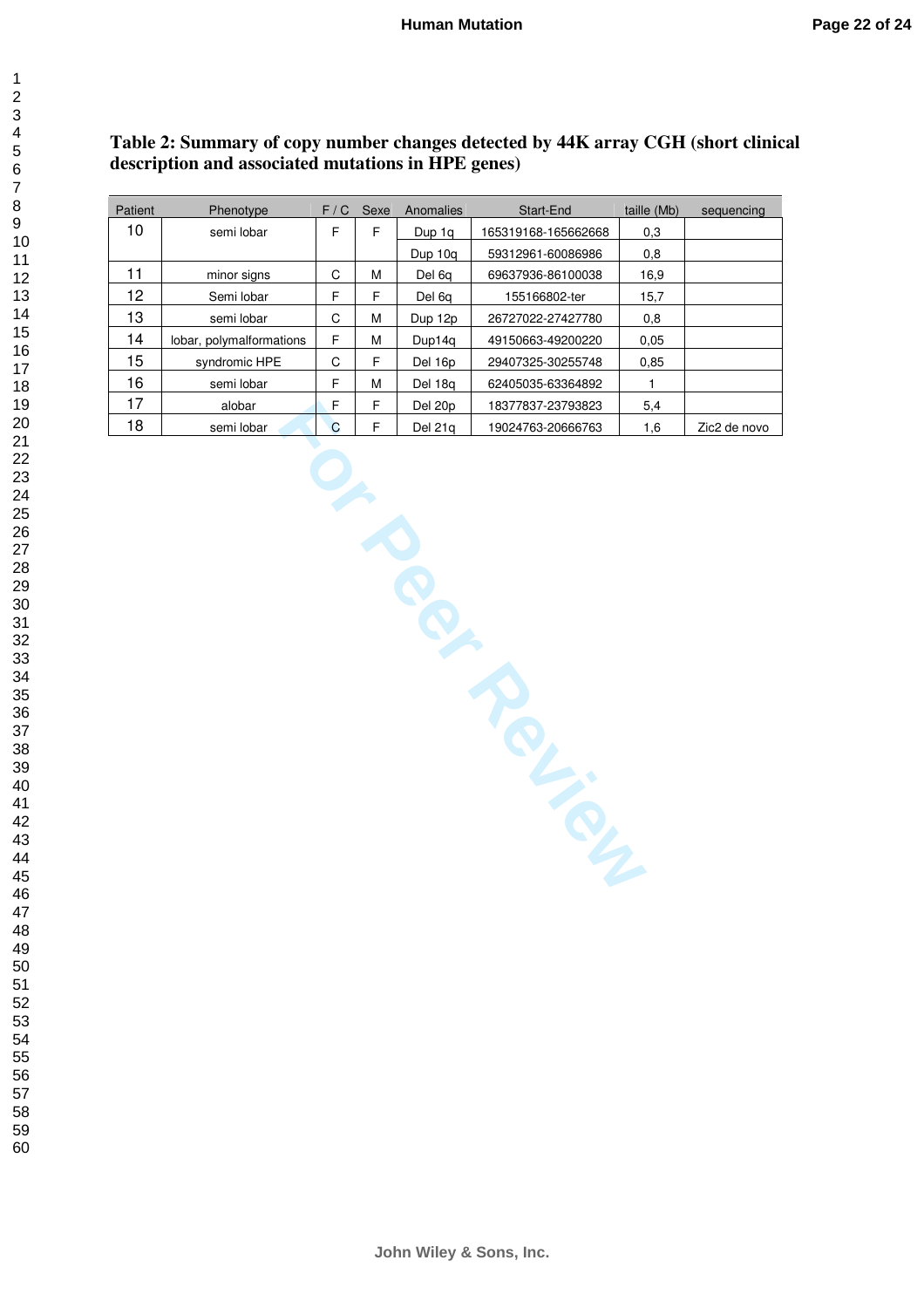$\overline{1}$ 

| 1       |
|---------|
| 2       |
|         |
|         |
|         |
|         |
|         |
|         |
|         |
|         |
|         |
|         |
|         |
|         |
|         |
|         |
|         |
|         |
|         |
|         |
|         |
|         |
|         |
|         |
|         |
|         |
|         |
|         |
|         |
|         |
|         |
|         |
|         |
|         |
|         |
|         |
|         |
|         |
|         |
|         |
|         |
| 40      |
| 41      |
| 42      |
| 43      |
| 44      |
|         |
| 45      |
| 46      |
| 47      |
| 48      |
| 49      |
| 50      |
| 51      |
| 5,      |
| 53<br>Ś |
| 54      |
| 55      |
| 56      |
| 57      |
| 58      |
|         |

 

### **Table 3: Summary of copy number changes detected by 244K array CGH (short clinical description and associated mutations in HPE genes)**

| Patient | Phenotype             | F / C          | Sexe        | Anomalies    | Start-End           | Size (Mb) | sequencing     |
|---------|-----------------------|----------------|-------------|--------------|---------------------|-----------|----------------|
| 19      | lobar                 | C              | М           | Dup 1p       | 26866731-27930229   | 1,06      |                |
| 20      | minor signs           | C              | F           | Del 1p       | 61656706-77968936   | 16,4      |                |
| 21      | semi lobar            | F              | M           | Dup 3p       | 54969531-55519135   | 0,55      | SHH paternal   |
| 22      | alobar                | F              | F           | Dup3q        | 101837302-101896892 | 0,6       |                |
| 23      | minor signs           | C              | F           | Del 7q       | 142530842-142603299 | 0,7       |                |
|         |                       |                |             | Dup 6p       | 13251543-13558381   | 0,3       |                |
| 24      | minor signs           | C              | M           | Del 6qter    | 165767853-ter       | 5,2       |                |
|         |                       |                |             | Dup 20pter   | 0-7967454           | 8         |                |
| 25      | semi lobar            | F              | M           | Dup 7q       | 154623987-155557785 | 0,93      |                |
| 26      | minor signs           | C              | F           | Dup 8q       | 98220486-98365015   | 0, 15     |                |
| 27      | minor signs           | $\overline{C}$ | M           | Del 10p      | 27656534-27753830   | 0,10      | <b>SHH</b>     |
| 28      | lobar                 | F              | M           | Del 10p      | 27645595-27754606   | 0,11      |                |
| 29      | alobar                | F              | F           | Del 10p      | 27645595-27754606   | 0,11      |                |
| 30      | lobar + familial form | F              | M           | Del 10p      | 27645595-27754606   | 0,11      | SHH paternal   |
| 31      | alobar                | F              | $\mathsf F$ | Del 14q      | 29960612-46532138   | 16,5      |                |
| 32      | alobar                | F              | M           | Del 18p      | 0-602022            | 0,6       |                |
|         |                       |                |             | Dup 18p      | 1707459-1834111     | 0, 13     | Zic2 (de novo) |
| 33      | semi lobar            | F              | M           | Del 19p      | 0-402006            | 0,4       |                |
| 34      | minor signs           | $\mathsf C$    | F           | Dup 19p      | 0-1124473           | 1,1       |                |
|         |                       |                |             | Del 21q      | 44012487-ter        | 2,9       |                |
| 35      | semi lobar            | F              | E           | Del Xp       | 48145179-52507792   | 4.4       |                |
| 36      | minor signs           | F              | $\mathsf F$ | <b>DupXp</b> | 7542546-8091810     | 0,5       |                |
| 37      | alobar                | F              | M           | Dup Xp       | 2709755-2923910     | 0,3       | 2 in Zic2      |
|         |                       |                |             |              | RIVER A             |           |                |